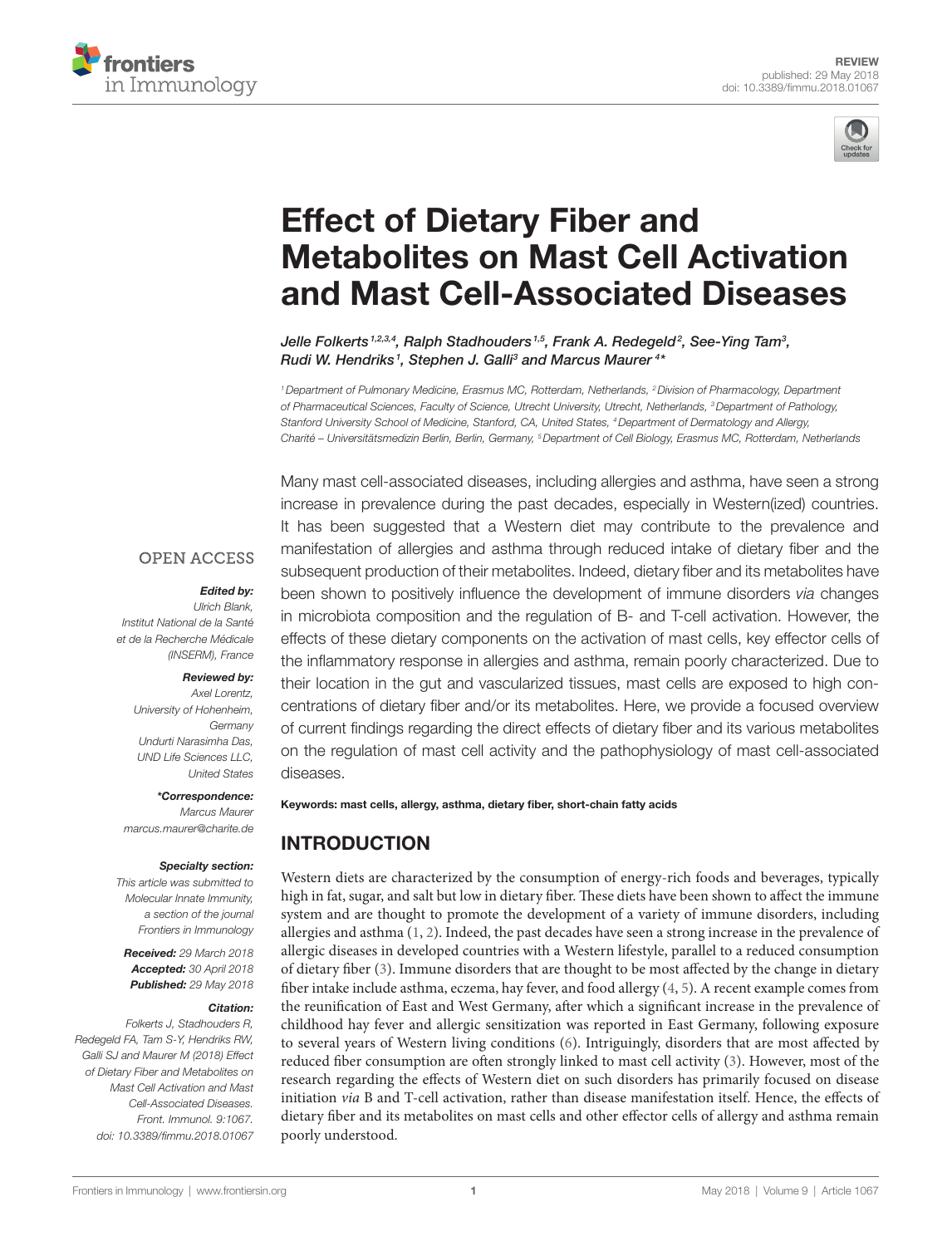Folkerts et al. Dietary Fiber Regulates Mast Cell Function

Dietary fiber consists of non-digestible carbohydrates sourced from plant polysaccharides and plant or human milk-derived oligosaccharides. They are resistant to enzymatic and chemical digestion until they reach the large intestine, where they are fermented to short-chain fatty acids (SCFAs) and other metabolites by gut bacteria [\(7\)](#page-8-7). Mammals, including humans, are deficient in the enzymes required to degrade the bulk of polysaccharides and resistant oligosaccharides, as illustrated by decreased amounts of SCFAs in germ-free mice, which lack bacteria in the gut [\(8\)](#page-8-8). A high-fat/low-fiber diet is accompanied by an increase in the Firmicutes/Bacteroidetes species ratio, which is associated with different disease types, including obesity [\(9\)](#page-8-9). In contrast, a highfiber diet leads to an increased Bacteroidetes to Firmicutes ratio and elevated concentrations of SCFAs ([10](#page-8-10), [11](#page-8-11)). The potential role of gut microbiota in allergic diseases and asthma has been well documented and extensively reviewed [\(12–](#page-8-12)[14\)](#page-8-13). Here, we will provide a focused overview of the current findings regarding the direct effects of dietary fiber and its metabolites on the regulation of mast cell activity and the pathophysiology of mast cell-associated diseases.

## DIETARY FIBER—ITS SOURCE, METABOLISM, AND BIOLOGICAL IMPACT

In contrast to starch and starch-like polysaccharides that are easily hydrolyzed by enzymatic reactions and absorbed in the small intestine, dietary fiber is neither digested nor absorbed until after bacterial fermentation in the large intestine. Defining and categorizing dietary fiber is complex and challenging due to a large variety in their nutritional, functional, and chemical properties. The American Association of Cereal Chemists defines dietary fiber as "carbohydrate polymers with more than a threedegree polymerization, which are neither digested nor absorbed in the small intestine" [\(15](#page-8-6)) (**[Table 1](#page-1-0)**). However, this definition incorporates a great variety of fiber. In the field of (allergic) inflammation and immunology non-starch polysaccharides (mainly found in vegetables, fruits, and cereals), oligosaccharides (primarily found in plants, beans, and human milk), together with specific analogous carbohydrates, such as resistant starch, recently received particular attention. Therefore, we will focus on the effects of these dietary fiber components and its metabolites. The role of other dietary fiber components and metabolites on the immune system has been reviewed elsewhere ([16–](#page-8-14)[18](#page-9-0)).

Both polysaccharides and resistant oligosaccharides are potent substrates for the production of SCFAs. SCFAs are known to exert their biological effects through activation of membrane receptors GPR41, GPR43, and GPR103 [\(19](#page-9-1)[–21](#page-9-2)), as well as the peroxisome proliferator-activated receptor (PPAR) nuclear receptor family ([22\)](#page-9-3). PPARs function as transcription factors, following the formation of a heterodimer with the retinoid X receptor, and regulate the expression of genes that are involved in both metabolism and immunity [\(23](#page-9-4)). SCFAs also possess the capacity to inhibit histone deacetylase (HDAC) activity ([24–](#page-9-5)[26\)](#page-9-6), which is known to regulate gene expression, as well as the acetylation of non-histone proteins, including transcription factors [\(27](#page-9-7)). Acetate, propionate, and butyrate are the most extensively described SCFAs and are found in the intestinal tract at a molar ratio of 60:20:20, respectively ([28\)](#page-9-8). <span id="page-1-0"></span>TABLE 1 | Constituents of dietary fiber.

| Non-starch polysaccharides and resistant oligosaccharides |  |
|-----------------------------------------------------------|--|
| Cellulose                                                 |  |
| Hemicellulose                                             |  |
| Arabinoxylans                                             |  |
| Arabinogalactans                                          |  |
| Polyfructoses                                             |  |
| Inulin                                                    |  |
| Oligofructans [fructo-oligosaccharides (FOS)]             |  |
| Galacto-oligosaccharides (GOS)                            |  |
| Gums                                                      |  |
| Mucilages                                                 |  |
| Pectins                                                   |  |
| Analogous carbohydrates                                   |  |
| Indigestible dextrins                                     |  |
| Resistant maltodextrins (from corn and other sources)     |  |
| Resistant potato dextrins                                 |  |
| Synthesized carbohydrate compounds                        |  |
| Polydextrose                                              |  |
| Methyl cellulose                                          |  |
| Hydroxypropylmethyl cellulose                             |  |
| Indigestible ("resistant") starches                       |  |
|                                                           |  |

Lignin-substances associated with the non-starch polysaccharide and lignin complex in plants

Waxes Phytate Cutin Saponins Suberin Tannins

*a Dietary fiber components as defined by the American Association of Cereal Chemists. Adopted from "The Definition of Dietary Fiber" ([15](#page-8-6)).*

Importantly, SCFAs are not restricted to the intestinal tract, but can disseminate systemically and are detectable in the blood [\(29](#page-9-9)).

# EFFECTS OF DIETARY FIBER AND ITS METABOLITES ON MAST CELL FUNCTION

Mast cells play a central role in initiating and maintaining inflammation, particularly in allergies and asthma ([30\)](#page-9-10). Although mast cells can be found in all well vascularized tissues, they are predominantly found in tissues where our body makes contact with the outside world ([31\)](#page-9-11). These tissues include the gastrointestinal tract (GI), the upper and lower airways, and the skin. The local or systemic presence of plasma-cell derived immunoglobulin E (IgE) can prime mast cells *via* the high affinity receptor FcεRI [\(30\)](#page-9-10). Re-exposure to a specific allergen induces FcεRI aggregation on the plasma membrane, which can trigger mast cell degranulation within minutes, releasing numerous inflammatory mediators, such as serine proteases (tryptase and chymase) and histamine [\(32](#page-9-12)). Subsequently, downstream signals initiate the transcription and secretion of many pro-inflammatory cytokines, including TNF ([33,](#page-9-13) [34\)](#page-9-14) and IL-6 ([35\)](#page-9-15). Although the complete sequence of events that leads up to mast cell activation is not fully understood, it is known that aggregation of FcεRI results in the phosphorylation of the linker for activation of T cells (LAT) adaptor molecule in a LYN and SYK (spleen tyrosine kinase) dependent manner ([36\)](#page-9-16) (**[Figure 1](#page-2-0)**). This sequence of signaling events subsequently causes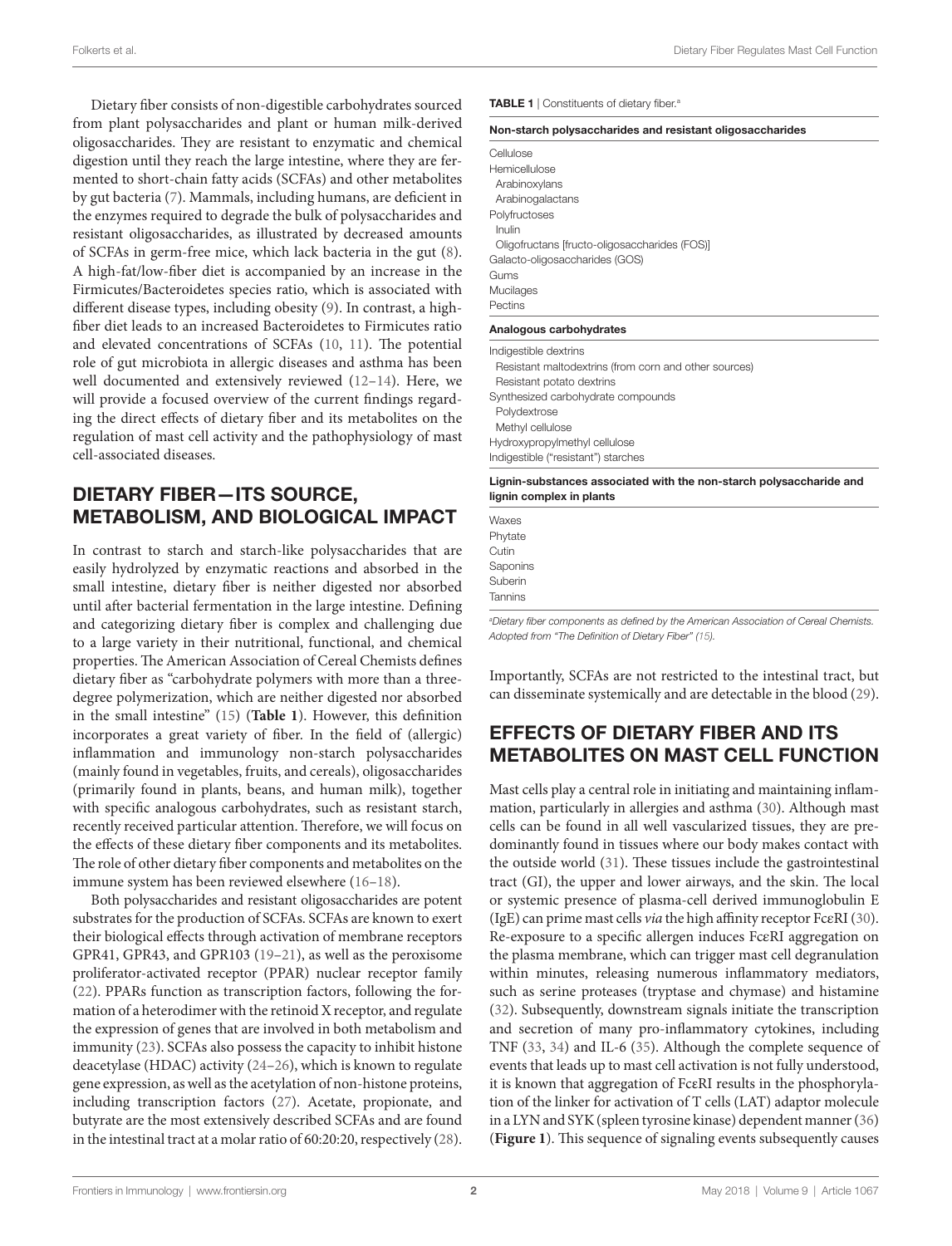

<span id="page-2-0"></span>entry, (2) inhibition on JKN/p38 phosphorylation, (3) reduced histone deacetylase (HDAC) activity, and (4) regulation of p65, AP-1, NFAT activity. Partly adopted from Cildir et al. ([40\)](#page-9-17).

activation of PLCγ and protein kinase C (PKC), which increases the mobilization of calcium  $(Ca^{2+})$  to initiate mast cell degranulation [\(36](#page-9-16)). On the other hand, *de novo* synthesis of eicosanoids (such as leukotrienes and prostaglandins) and transcriptional activation of cytokine genes (including TNF and IL-6) are induced by the activation of the mitogen-activated protein kinase (MAPK) pathway. Activation of the MAPK proteins extracellular signalregulated kinase 1 (ERK1) and ERK2 are known to be regulated by RAS/RAF complex and play a major role in cell differentiation and proliferation [\(37](#page-9-18)). MAPK kinases (MAPKKs) and the MAPKK kinases (MAPKKKs) that mediate activation of p38 and c-Jun N-terminal kinase (JNK) in mast cells are less well-defined ([38,](#page-9-19) [39](#page-9-20)), but are generally associated with apoptosis and inflammation.

Mast cell activation can also be induced by many IgEindependent stimuli, such as neurotransmitter substance P or complement anaphylatoxins (e.g., C3a and C5a) [\(22](#page-9-3)). Interestingly, different mast cell activators can induce cell activation using different types of degranulation strategies ([41\)](#page-9-21). However, the involvement of the MAPK signaling pathway in mast cell activation seems to be preserved regardless of the nature of the stimulus ([38,](#page-9-19) [42](#page-9-22), [43](#page-9-23)). Importantly, both MAPKs as well as a Ca2<sup>+</sup> influx strongly regulate transcription of cytokines *via* transcription factors, such as NF-κB, NFAT, and AP-1 ([40\)](#page-9-17). For example, the nuclear localization (and, therefore, effective

DNA binding) of NFAT transcription factors is controlled by an interplay of  $Ca^{2+}$  signaling with other signaling pathways (e.g., MAPK) ([44\)](#page-9-24). Second, various transcription factors normally reside in the cytosol, and make their passage into the nucleus through the nuclear envelope *via* nuclear pore complexes (NPC) to reach the chromatin. Increases in cellular  $Ca^{2+}(45)$  $Ca^{2+}(45)$  $Ca^{2+}(45)$  and MAPKinduced phosphorylation of certain compartments of the NPC (e.g., nucleoporins) [\(37](#page-9-18)) can regulate the nuclear translocation of these transcription factors. Finally, nuclear MAPKs have been shown to directly regulate chromatin remodeling, thereby modulating DNA accessibility [\(37](#page-9-18)). Erk1/2 was reported to interact with and phosphorylate HDAC4 *in vitro* ([46\)](#page-9-26). Additionally, activation of the ERK1/2 pathway induces the translocation of HDAC4 into the nucleus, thereby potentially regulating chromatin state.

Although the effects of dietary fiber have been investigated extensively in disease that are associated with mast cell activation, there have been few published reports demonstrating its effects on mast cell activation and function. A recent study has shown that Angelica polysaccharide (AP), a major source of fiber from the medicinal herb Angelica, can inhibit mast cell histamine release in a dose-dependent fashion as well as mediator synthesis *via* reduced Ca2<sup>+</sup> entry, p38 phosphorylation, and NF-κB p65 expression [\(47](#page-9-27)). Additional studies have supported these findings by demonstrating that both polysaccharides ([48,](#page-9-28) [49\)](#page-9-29) and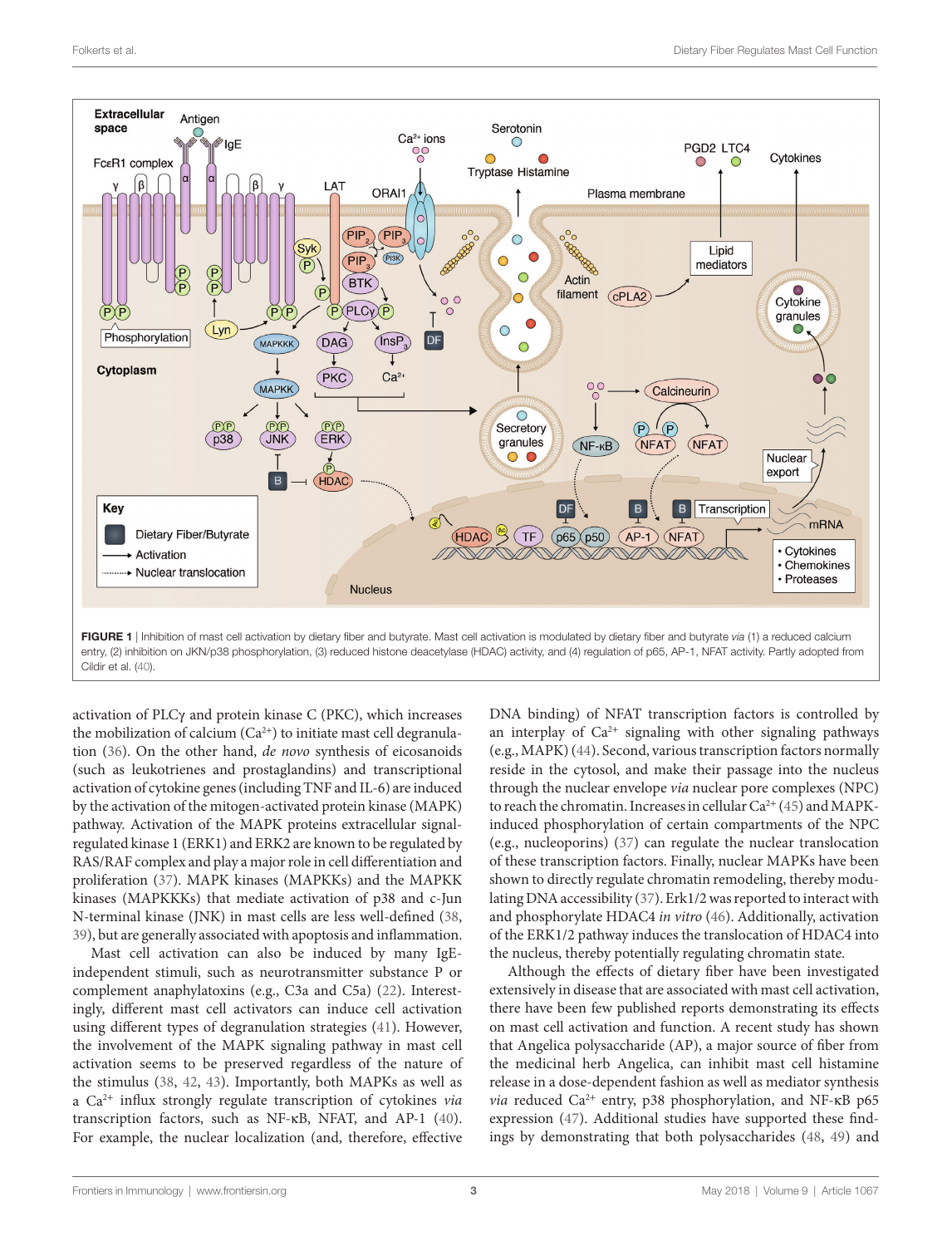oligosaccharides [\(50](#page-9-30)) can directly inhibit mast cell degranulation and pro-inflammatory cytokine production *in vitro*.

In contrast, the effects of microbial metabolites, SCFAs, on mast cell function have been studied in more detail. In an early report, Galli et al. showed that MC/9 mouse mast cells exhibited decreased cell proliferation and increased histamine content and cytoplasmic granules when exposed to butyrate *in vitro* ([51\)](#page-9-31). Recently, Diakos and colleagues ([52](#page-9-32)) were the first to report that butyrate can inhibit mast cell degranulation and TNF production. Butyrate administration significantly inhibited the phosphorylation of JNK, but not Erk1/2 and p38, thereby potentially regulating mast cell activation and TNF production. Production of TNF following IgE-dependent mast cell stimulation is known to be strongly regulated at the level of gene transcription [\(53,](#page-9-33) [54\)](#page-9-34). Therefore, the authors assessed the binding of different transcription factors in the *TNF* promoter region and found that butyrate significantly inhibited nuclear binding of AP-1 and NF-AT.

The effects of butyrate on mast cell degranulation were more recently confirmed by Wang et al. ([55\)](#page-9-35), who demonstrated that sodium butyrate pretreatment reduced the percentage of degranulated mast cells, decreased mast cell mediator content, and lowered mRNA expression of pro-inflammatory cytokines in jejunal mucosa preparations isolated from weaned pigs. In line with a previous report [\(52](#page-9-32)), this study also found that butyrate affected the MAPK signaling pathway by inhibiting the phosphorylation of JNK, but not of Erk1/2 and p38.

However, a recent report by Zhang et al. showed that butyrate inhibited FcεRI-dependent release of TNF and IL-6 from mouse bone marrow-derived mast cells (BMMCs) without affecting degranulation ([56](#page-9-36)). Moreover, butyrate pretreatment decreased c-Kit expression of mouse mastocytoma P815 cells and suppressed their cell proliferation by inducing cell cycle arrest and apoptosis. Furthermore, the transcriptional activity of TNF and IL-6 in antigen-stimulated BMMCs, was inhibited by butyrate as well as trichostatin A (TSA), a known HDAC inhibitor ([56\)](#page-9-36). Paradoxically, the authors also showed that butyrate-induced inhibition of HDAC activity leads to increased histone (H3K9) acetylation at the promotor regions of the *TNF* and *IL6* genes ([56](#page-9-36))—a chromatin state strongly linked to gene activation [\(57,](#page-9-37) [58\)](#page-9-38). As the increased histone acetylation of the chromatin is unlikely to explain the decreased cytokine transcription, butyrate exposure appears to suppress inflammatory cytokine expression *via* chromatin acetylation of upstream regulator genes (i.e., repressors of TNF and IL-6 transcription) or non-histone protein acetylation. Although less well studied than histone acetylation, many nonhistone proteins (including transcription factors) are subjected to acetylation, impacting numerous nuclear and cytoplasmic processes [\(59](#page-10-0), [60](#page-10-1)). Butyrate and other dietary components with HDAC inhibiting activity have been reported to be key facilitators in non-histone protein acetylation ([61\)](#page-10-2). To explain the contradictory effects found on acetylation of the histones, Zhang et al. also assessed butyrate-induced acetylation of α-tubulin in mast cells ([56\)](#page-9-36), which is controlled by the tubulin-associated HDAC6 ([62\)](#page-10-3). Butyrate inhibits most of the classic HDACs but not HDAC6 and HDAC10 [\(63](#page-10-4)). As was to be expected, their study did not show any effects of butyrate on the acetylation of  $\alpha$ -tubulin ([56\)](#page-9-36). Further research is needed to understand butyrate-induced

non-histone acetylation in mast cells and its biological consequences. Interestingly, the MAPK signaling pathway seems to react to changes in HDAC as phosphorylation of JNK, p38, and ERK1/2 was significantly inhibited in activated mast cells by both butyrate and TSA administration ([56](#page-9-36)).

In summary, *in vitro* studies have suggested that both dietary fiber and its metabolites may regulate mast cell-associated diseases *via* their major inhibitory effects on mast cell activation and degranulation (**[Figure 1](#page-2-0)**). Limited data provided by a few published studies have further suggested that some of these effects appear to be mediated *via* inhibition of the MAPK signaling pathway and reduced TF activity, which are known to modulate mast cell function. Further detailed investigations of the mechanisms by which butyrate inhibits mast cell activation are warranted as an important reference for interpreting the outcome of studies investigating the effects of dietary fiber and metabolites in mast cell-associated diseases.

## DIETARY FIBER INTERACTIONS WITH GASTROINTESTINAL MAST CELLS

The GI is the primary organ to interact with dietary fiber. Although dietary fiber can, by definition, not be fermented before entering the large intestine, it exerts health benefits in the GI tract by regulating stool viscosity and increasing stool bulk. Patients with food allergies may also benefit from high-fiber concentrations in the small intestine, as pectin-rich fruits hamper allergen digestion by pepsin *in vivo* and *in vitro*, thus regulating allergic sensitization in atopic individuals [\(64\)](#page-10-5). Most of the beneficial effects of dietary fiber on (GI) health, however, come from colon-derived microbial metabolites.

Throughout the GI tract, substantial quantities of mast cells are strategically positioned in the mucosa and submucosa ([65\)](#page-10-6). Therefore, their role as mediators of GI diseases, such as food allergy, has been well documented, and they have been proposed to contribute to the pathology of certain forms of colitis and Crohn's disease ([66–](#page-10-7)[68\)](#page-10-8). Indeed, intestinal mast cells can strongly regulate blood flow, smooth muscle contraction, GI barrier function, as well as the initiation of (allergic) inflammation [\(69](#page-10-9)). Moreover, mucosal type mast cell (a tryptase positive, chymase negative subtype) numbers may increase in certain types of (allergic) GI inflammation, whereas numbers of connective tissue type mast cells (a tryptase/chymase double positive mast cell subtype) are more stable [\(65,](#page-10-6) [70,](#page-10-10) [71\)](#page-10-11). Due to their location in the gut, mast cells are under the influence of high concentrations of dietary fiber and its metabolites. Interestingly, the effects of high-fiber diets on these mast cell-associated diseases have been well documented and offer a promising future avenue for intervention ([72,](#page-10-12) [73](#page-10-13)). Moreover, some direct effects of dietary fiber and metabolites on intestinal mast cell activation in these diseases have been reported as described below.

### Food Allergy

Reactions to food allergens are typically the result of intestinal mast cell activation and degranulation through food-specific IgE antibodies [\(30,](#page-9-10) [74](#page-10-14)). Symptoms related to food allergy can range in severity between mild (e.g., hives, abdominal pain, diarrhea, and wheezing) to life threatening (e.g., anaphylaxis). A recent study, in which more than 300,000 children participated, showed that the prevalence of food allergy in the US is 6.7%, with the most common food allergens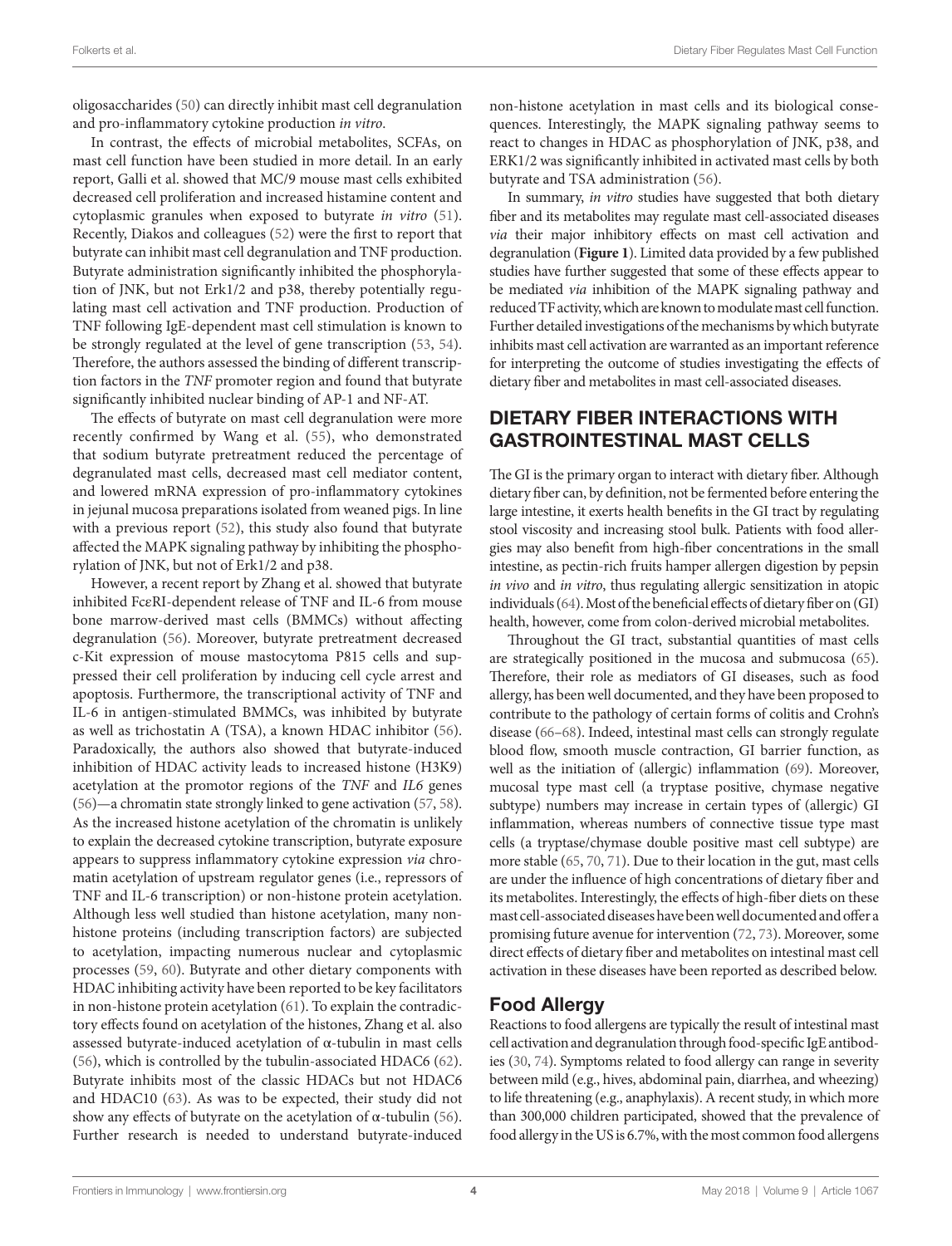being peanut (2.6%), milk (2.2%), egg (1.8%), shellfish (1.5%), and soy (0.7%) [\(75](#page-10-15)). On a global scale, the prevalence of food allergy is increasing, linked to industrialization and improved living conditions ([76](#page-10-16), [77](#page-10-17)). Strict allergen avoidance and oral immunotherapy remain common strategies to prevent food-dependent allergic reactions. Recently, the utilization of dietary fiber and its metabolites in the prevention or treatment of food allergies has received a lot of interest. Hogenkamp and colleagues [\(78\)](#page-10-18) found impaired sensitization and attenuated allergic symptoms in the offspring of mice supplemented with dietary fiber, i.e., galacto-oligosaccharides (GOS), fructo-oligosaccharides (FOS), and pectin-derived acidic oligosaccharides. This suggests that dietary fiber can have significant effects on the development of food allergy in mice, even in the offspring of animals on high-fiber diets.

Several recent studies have provided insights into the mechanisms of action of dietary fiber and metabolites in allergic mice and humans. Tan et al. ([79](#page-10-19)) reported that a high-fiber diet (enriched in guar gum and cellulose) protected mice against peanut allergy *via* altered gut microbiota and SCFA production. Anaphylaxis scores and IgE concentrations were decreased in mice fed with a high-fiber diet. However, whether this resulted in decreased mast cell activation was not reported. Interestingly, similar results were obtained by adding acetate or butyrate, but not propionate, to the drinking water for 3 weeks prior to allergen sensitization. These findings suggest that high-fiber diets can exert significant immunoregulatory effects though SCFA production. In a similar study by Kivit and colleagues ([80](#page-10-20)), mice were fed prebiotic short-chain galacto- and FOS (scGOS/lcFOS, resembling the non-digestible oligosaccharides in human milk) and were orally sensitized to whey, a common food allergen. These mice displayed reduced acute hypersensitivity responses to the allergen, as measured by ear swelling, as well as serum mucosal mast cell protease-1 (mMCP-1) levels, both markers for mast cell degranulation.

However, in such studies diets are usually given for weeks before allergen sensitization. Their effects on allergic inflammation are, therefore, often attributed to beneficial immunoregulatory effects on sensitization and allergy development, rather than on the inflammatory response in established allergic diseases. Nonetheless, Kivit and colleagues ([80\)](#page-10-20) showed that scGOS/ lcFOS diets upregulated galactin-9 levels in mice allergic to whey. Galactin-9 is a potent inhibitor of mast cell degranulation through blocking IgE–antigen complex formation ([81](#page-10-21)), and high serum levels of galactin-9 are reportedly linked to a reduction of allergic inflammation and mast cell degranulation *in vivo* ([80\)](#page-10-20).

Ingestion of seaweeds commonly consumed in (Southeast) Asia are a rich source of polysaccharides [\(82](#page-10-22)), containing 33–50% more fiber than the higher plants commonly consumed in the West (Marine Algae Extracts: Processes, Products, and Applications, 2). Extracts of sulfated polysaccharides from seaweed have recently been shown to directly regulate food allergy symptoms *via* effects on mast cell activation *in vivo* and *in vitro*. Ngatu et al. [\(48](#page-9-28)) showed inhibition of β-hexosaminidase release in rat basophilic leukemia RBL-2H3 cells by sulfated polysaccharides. Xu et al. ([49\)](#page-9-29) extended these findings by reporting that *Eucheuma cottonii*-derived sulfated oligosaccharides (ESO) protected mice from food allergy and anaphylaxis symptoms in both a preventive manner as well as therapeutic manner when

ESO was administered after initial food challenges. Serum concentrations of histamine, mMCP-1, and food allergen-specific IgE were all reduced in mice treated with a high-fiber diet. *In vitro* measurements showed that mast cell degranulation and cytokine production were inhibited by the sulfated oligosaccharides in a dose-dependent manner ([49](#page-9-29)). These results complement earlier findings by the same group showing that sulfated polysaccharide from *Gracilaria lemaneiformis* had similar effects on food allergy symptoms in mice, as well as mast cell activation, although these effects were more modest ([83\)](#page-10-23). In their study, Castillo-Courtade and colleagues [\(50](#page-9-30)) tested the effects of two human milk oligosaccharides (HMOs) on immune responses in an ovalbumin-sensitized mouse model of food allergy. Both HMOs reduced diarrhea and hypothermia, as well as serum mMCP-1 concentrations in mice with food allergy. One of the HMOs, 6′-sialyllactose, was able to directly inhibit *in vitro* mast cell degranulation. Together, these studies suggest that dietary fiber, especially oligosaccharides and polysaccharides, may regulate food allergy symptoms in part directly *via* inhibition of mast cell activation—a potentially important finding for patients with food allergies. Food allergies are typically characterized by mast cellinduced intestinal mucosal permeability and inflammation of the ileum [\(84](#page-10-24)). Yet, the small intestine might miss out on much of the health benefits of high dietary metabolite concentrations, since they are primarily produced in the large intestine. Nonetheless, these studies show direct immunoregulatory effects of dietary fiber on mast cell function, thereby potentially influencing gut homeostasis in the small intestine as well.

Metabolites of dietary fiber have, justifiably, received significant attention in the search for possible explanations for the health benefits of dietary fiber. In addition to the indirect effects of dietary fiber (i.e., after fermentation in the large intestine, including upregulation of galactin-9 and SCFA production), fiber can have direct (i.e., prior to microbial fermentation) immunoregulatory effects on food allergy and mast cell activation. Thus, studies investigating the effects of dietary fiber on the onset and manifestation of allergies and other mast cell-associated diseases have to take into account that dietary fiber can directly influence immune responses, hereby regulating mast cell activation without intermediate factors.

### Inflammatory Bowel Disease

The inflammatory bowel diseases, ulcerative colitis (UC) and Crohn's disease (CD), are characterized by chronic inflammation of the GI tract. Prevalence and incidence have stabilized in developed countries, but are increasing in newly industrialized countries [\(85](#page-10-25)), in a similar manner to atopic diseases. In UC, inflammation is initiated and maintained by an atypical Th2 response mediated by non-classical NKT cells. Typically, inflammation in UC occurs between the rectum and cecum, where the gut is exposed to high concentrations of metabolites of dietary fiber [\(86](#page-10-26)). CD on the other hand is thought to be triggered by an imbalance between Th1, Th17 cells, and Tregs, which initiates a mucosal inflammation that can occur throughout the GI tract [\(87\)](#page-10-27). Although T cell subsets play a central role in the development of IBD, evidence indicating an important role of mast cells in the manifestation of IBD is accumulating ([88,](#page-10-28) [89\)](#page-10-29). In patients with UC or CD, histological and immuno-histochemical methods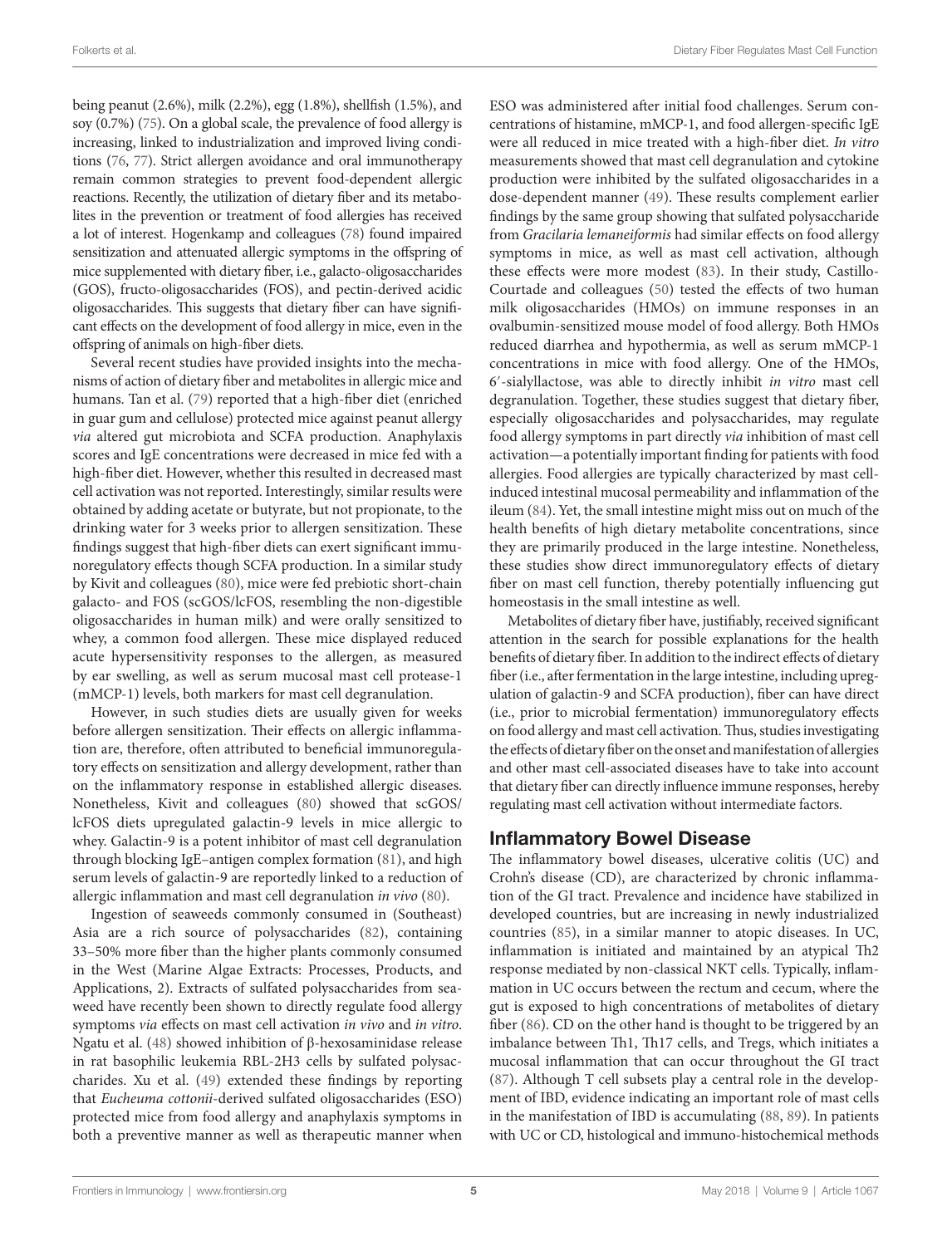revealed mast cell degranulation in biopsies from inflamed tissue ([90\)](#page-10-30). Furthermore, mast cell numbers may be increased in fibrotic tissue of patients with CD ([91\)](#page-10-31), suggesting a functional role for mast cells in the pathogenesis of IBD. Indeed, mast cell expression of TNF, IL-16, and substance P, as well as histamine and tryptase levels were elevated in the mucosa of IBD patients ([78\)](#page-10-18). The contribution of mast cells to gut inflammation was further demonstrated in mast cell-deficient rats, which have significantly reduced microscopic mucosal damage in a DSS-induced colitis model [\(79](#page-10-19)). In wild type rats, mast cell counts correlated with local mucosal damage.

Nonetheless, direct activators of mast cells in IBD are not well defined, with currently no evidence indicating involvement of IgE-dependent mast cell activation. However, psychological stress, a known contributor to inflammation in IBD, caused significantly higher mast cell degranulation in patients with IBD [\(92](#page-10-32)). Indeed, corticotropin-releasing factor, a hormone known to be released in response to stress, increased intestinal paracellular permeability and gut inflammation *via* mast cell-dependent release of TNF and proteases [\(93\)](#page-10-33). Finally, mast cells may exacerbate the symptoms of IBD following Ig-free L chain (Ig-fLC) activation. Ig-fLCs have been reported to bind to high affinity receptors on mast cells to induce degranulation upon second allergen encounter and an immediate allergic response [\(94](#page-10-34)). Interestingly, in a mast cell-dependent model for IBD, mice were sensitized with Ig-fLC followed by a rectal hapten challenge, after which they displayed mucosal mast cell activation as well as increased vascular permeability [\(95](#page-10-35)). Patients suffering from IBD show strongly increased Ig-fLC concentrations in serum, as well as in colon and ileum tissue, suggesting a possible role for mast cells in IBD *via* Ig-fLC sensitization.

Due to the location of the inflammation, novel therapies focus on using dietary fiber and metabolites to treat [\(96](#page-10-36)) or prevent ([97\)](#page-10-37) symptoms of IBD ([72,](#page-10-12) [98](#page-10-38), [99\)](#page-10-39), including mast cell activation or recruitment. Van Hung et al. [\(100](#page-10-40)) recently showed that fermentable dietary fiber (guar gum) could reduce inflammation in colitic mice, possibly through the reported increase in fecal SCFA concentrations. High-fiber intake and metabolite production was inversely correlated with the loss of intestinal barrier function. Expression of pro-inflammatory cytokines, such as TNF, IL-6, and IL-17A, were downregulated due to the highfiber diet, although the specific source of these cytokines was not mentioned. Similar studies investigating the capacity of dietary fiber to reduce inflammation in colitis models have reported that the beneficial effects of dietary fiber in UC are not dependent on species [\(101\)](#page-10-41) or model ([102](#page-10-42)), nor on the type of dietary fiber ([91\)](#page-10-31).

Although similar effects can be found among the different kinds of dietary fiber, their fermentability varies per type, and with it, the location in the gut in which they might exert their beneficial effects. Indeed, a combination of two dietary fibers with different fermentation patterns (FOS and resistant starch) led to synergistic prebiotic effects in colitis ([103\)](#page-11-0). These results can be translated into human studies, as supplementation with germinated barley foodstuff is able to reduce inflammation and improve the clinical activity index in UC patients [\(104](#page-11-1), [105](#page-11-2)). Interestingly, fermentation of germinated barley foodstuff resulted in reduced colonic mast cell recruitment in colitic rats ([106](#page-11-3)). The authors suggested that "*the most probable mechanism responsible for the amelioration*  *of DSS-induced colitis is the generation of SCFAs derived from germinated barley foodstuff*." Interestingly, administration of sodium butyrate to patients with distal UC indeed showed strong reduction of gut inflammation, although the role of mast cells in this context was not investigated ([107](#page-11-4)). Since it is now known that mast cell activation can be inhibited by SCFAs *in vitro* as well as *in vivo* ([55\)](#page-9-35), the prediction that dietary fiber-derived SCFAs could regulate colitis *via* effects on mast cell activation seems plausible. Mast cells, dietary fiber, and its metabolites have thus established themselves as potential key modulators of inflammation in the large intestine, with the first signs of extensive interplay being reported (**[Table 2](#page-6-0)**).

Studies regarding the effects of dietary fiber on colitis are relatively abundant, since microbial metabolites first become available at high concentrations in the proximal colon to exert potentially important effects on local health. Nonetheless, Mall et al. [\(120\)](#page-11-5) recently reported that beta-glucan, a dietary fiber often found in oat and barley bran, strongly reduced mast cell-induced hyperpermeability of the ileum in patients with Crohn's disease. In addition, they provided evidence that beta-glucan is partially able to inhibit *in vitro* mast cell activation, further strengthening the concept of a possible dietary fiber-metabolite-mast cell axis throughout the entire GI tract.

## DIETARY FIBER IN MAST CELL-ASSOCIATED AIRWAY INFLAMMATION

Although limited in quantity, microbial metabolites remain key determinants in host–microbe mutualism outside of the intestinal tract, especially in well-perfused organs, such as the lungs. This was recently shown in a study by Halnes et al. ([121](#page-11-6)), who reported that after ingestion of a meal high in soluble fiber (containing 3.5 g inulin and probiotics) the levels of neutrophils, macrophages, lymphocytes, IL-8, and eNO significantly decreased in the sputum of adults with stable asthma, as compared to the control group. Although a relatively small study, it reveals a potentially therapeutic effect of dietary fiber outside of the GI tract. This is in line with the general belief that a Mediterranean diet, typically high in fiber (due to fruits and vegetables) while low in saturated fats, can be a protective factor for wheezing and asthma [\(123,](#page-11-7) [124\)](#page-11-8). Interestingly, patients with severe persistent asthma consume significantly less dietary fiber and more fat as compared to healthy controls [\(125\)](#page-11-9).

The protective roll of dietary fiber in allergic airway diseases is further supported by mouse model studies, in which the effects of non-digestible oligosaccharides were tested on allergic airway inflammation and mast cell activation. Verheijden et al. reported that administration of GOS reduced house dust mite-driven allergic airway inflammation in mice, as measured by improved lung resistance, reduced cell numbers in bronchoalveolar lavage fluid (BALF), and lower cytokine production of lung homogenates ([126](#page-11-10)). These effects could be explained by a strong inhibition of mast cell degranulation as assessed by measuring the mast cell degranulation marker mMCP-1 levels in serum ([126\)](#page-11-10). Sagar et al. [\(110](#page-11-11)) found similar effects in a more chronic model for airway inflammation. A diet rich in GOS, FOS, and pectin-derived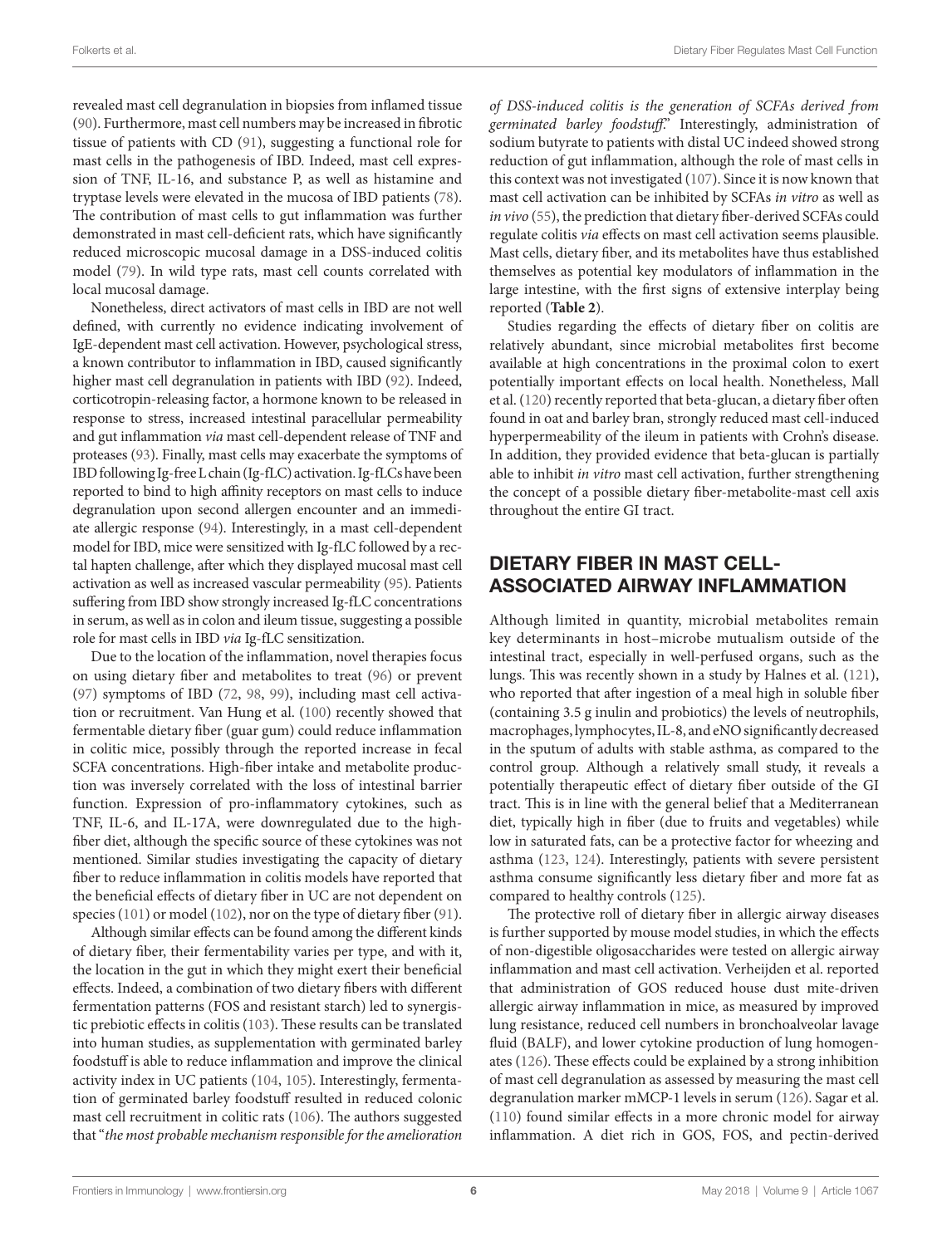#### <span id="page-6-0"></span>TABLE 2 | Dietary fiber and metabolites in mast cell-associated diseases.

|                                  | <b>Food allergy</b>                                                                                                                                                                                               | Colitis/Crohn's                                                                 | Allergic asthma                                                                                                                       | <b>Atopic dermatitis</b>                                                                                                                                                                                          | In vitro                                                                                                                         | <b>General health</b>                                                  |
|----------------------------------|-------------------------------------------------------------------------------------------------------------------------------------------------------------------------------------------------------------------|---------------------------------------------------------------------------------|---------------------------------------------------------------------------------------------------------------------------------------|-------------------------------------------------------------------------------------------------------------------------------------------------------------------------------------------------------------------|----------------------------------------------------------------------------------------------------------------------------------|------------------------------------------------------------------------|
| Resistant<br>oligosaccharides    | ↓ Allergic sensitization and<br>symptoms in offspring (m)<br>(78), $\downarrow$ acute hypersensitivity<br>response (m) (80), ↓ diarrhea,<br>hypothermia, and mucosal<br>mast cell protease-1<br>(mMCP-1) (m) (50) |                                                                                 | ↓ Allergic airway<br>inflammation (108, 109)<br>and serum mMCP-1<br>$(m)$ (110)                                                       | ↓ Incidence of allergic<br>manifestations<br>$(111 - 113)$ , $\downarrow$ clinical<br>symptom score (114),<br>plasma levels of total<br>immunoglobulin E, IgG1,<br>lgG2, lgG3 (115), and<br>Ig-free L chain (116) | ↓ Mouse mast<br>cell degranulation<br>directly (50, 108)                                                                         | ↑ SCFA production<br>$(7), \uparrow$ galactin-9<br>expression (m) (80) |
| (Sulfated)<br>Polysaccarides     | ↓ Food allergy and<br>anaphylaxis symptoms<br>$(m)$ (49)                                                                                                                                                          |                                                                                 | ↓ Sneezing, nasal<br>rubbing, and airway<br>hyperresponsiveness<br>$(m)$ (117)                                                        |                                                                                                                                                                                                                   | ↓ Antigen-induced<br>mouse mast cell<br>degranulation<br>(48, 83) and cytokine<br>production (m) (49)                            | ↑ SCFA production<br>(7, 118)                                          |
| Pectin                           |                                                                                                                                                                                                                   |                                                                                 | ↓ Allergic inflammation<br>$(m)$ (119)                                                                                                |                                                                                                                                                                                                                   |                                                                                                                                  | ↓ Allergen digestion<br>by pepsin (64)                                 |
| (Guar) Gum                       | ↓ Peanut allergy (m),<br>altered microbiome,<br>↑ SCFA production (m) (79)                                                                                                                                        | <b>↓</b> Inflammation<br>$(m)$ (100)                                            |                                                                                                                                       |                                                                                                                                                                                                                   |                                                                                                                                  | ↑ SCFA production<br>(7, 100)                                          |
| Resistant starch                 |                                                                                                                                                                                                                   | ↓ Inflammation (m),<br>↑ intestinal barrier<br>function $(m)$ (103)             |                                                                                                                                       |                                                                                                                                                                                                                   |                                                                                                                                  | ↑ SCFA production<br>(7)                                               |
| Germinated barley<br>foodstuff   |                                                                                                                                                                                                                   | <b>L</b> Clinical scores<br>(104, 105),<br>1 mast cell<br>recruitment (r) (106) |                                                                                                                                       |                                                                                                                                                                                                                   |                                                                                                                                  | ↑ SCFA production<br>(101)                                             |
| Beta-glucan                      |                                                                                                                                                                                                                   | J. Mast cell-induced<br>hyperpermeability of<br>the ileum (120)                 |                                                                                                                                       |                                                                                                                                                                                                                   |                                                                                                                                  |                                                                        |
| Inulin                           |                                                                                                                                                                                                                   |                                                                                 | J Neutrophils, macrophages,<br>lymphocytes, IL-8, and eNO<br>in the sputum $(121)$                                                    |                                                                                                                                                                                                                   |                                                                                                                                  |                                                                        |
| Short-chain fatty<br>acid (SCFA) | ↓ Anaphylaxis (m) (79),<br><b>J</b> mast cell activation<br>and inflammatory<br>mediator content (p) (55)                                                                                                         | ↓ Gut inflammation<br>(107)                                                     | <b>J</b> Clinical<br>symptoms $(m)$ (122),<br>↑ hematopoiesis of<br>common DC precursors<br>and macrophage-DC<br>precursors (m) (119) |                                                                                                                                                                                                                   | J Mast cell<br>degranulation and<br>TNF- $\alpha$ production<br>via Jun N-terminal<br>kinase (52) or histone<br>deacetylase (56) |                                                                        |

*m, in mouse; r, in rat; p, in pig.*

acidic oligosaccharides (with *Bifidobacterium breve)* was able to reduce airway inflammation, as measured by BALF-cell count and cytokine production in mice challenged with ovalbumin (OVA). Remarkably, treatment with a high-fiber diet strongly reduced serum mMCP-1 levels in allergic mice as compared to control mice, while a similar reduction in mMCP-1 levels was detected in BALF of mice receiving the high-fiber diet. Direct effects of oligosaccharides on regulation of mast cell activation and degranulation in the airways have also been reported. Chung et al. ([108\)](#page-11-12) investigated the effects of chitosan oligosaccharides, an oligomer of β-(1–4)-linked d-glucosamine, on both allergic airway inflammation as well as on RBL-2H3 degranulation and cytokine production. Effects of low-molecular weight chitosan oligosaccharides on *in vivo* airway inflammation were consistent with the results of the previously mentioned studies, but were unique in reporting a reduction of IgE–antigen complexstimulated RBL-2H3 degranulation, as well as diminished cytokine production (IL-4, IL-13, and TNF- $\alpha$ ).

Fewer studies have focused on the effects of dietary fiber and its metabolites on mast cell-associated upper airway inflammation, such as allergic rhinitis (AR). Most studies only investigated possible correlations between Western ([127,](#page-11-23) [128\)](#page-11-24) and/or Mediterranean ([129](#page-11-25)[–131\)](#page-11-26) diets and AR prevalence. Using a more mechanistic approach, Xie et al. ([117\)](#page-11-19) reported that rats orally administered dietary fiber in the form of *Cryptoporus* polysaccharides showed impaired symptoms of AR, including sneezing, nasal rubbing, and airway hyperresponsiveness. Wang et al. ([122\)](#page-11-22) directly administered sodium butyrate intranasally and found improved clinical symptoms in a mouse model of AR, most likely *via* HDAC inhibition.

Together, these studies implicate dietary fiber and metabolites as important regulators in the development and manifestation of allergic airway inflammation. Mast cells are essential facilitators of both upper and lower airway inflammation and have been shown to be under the direct influence of dietary fiber as well as its metabolites. Regulating mast cell activity *via* dietary fiber and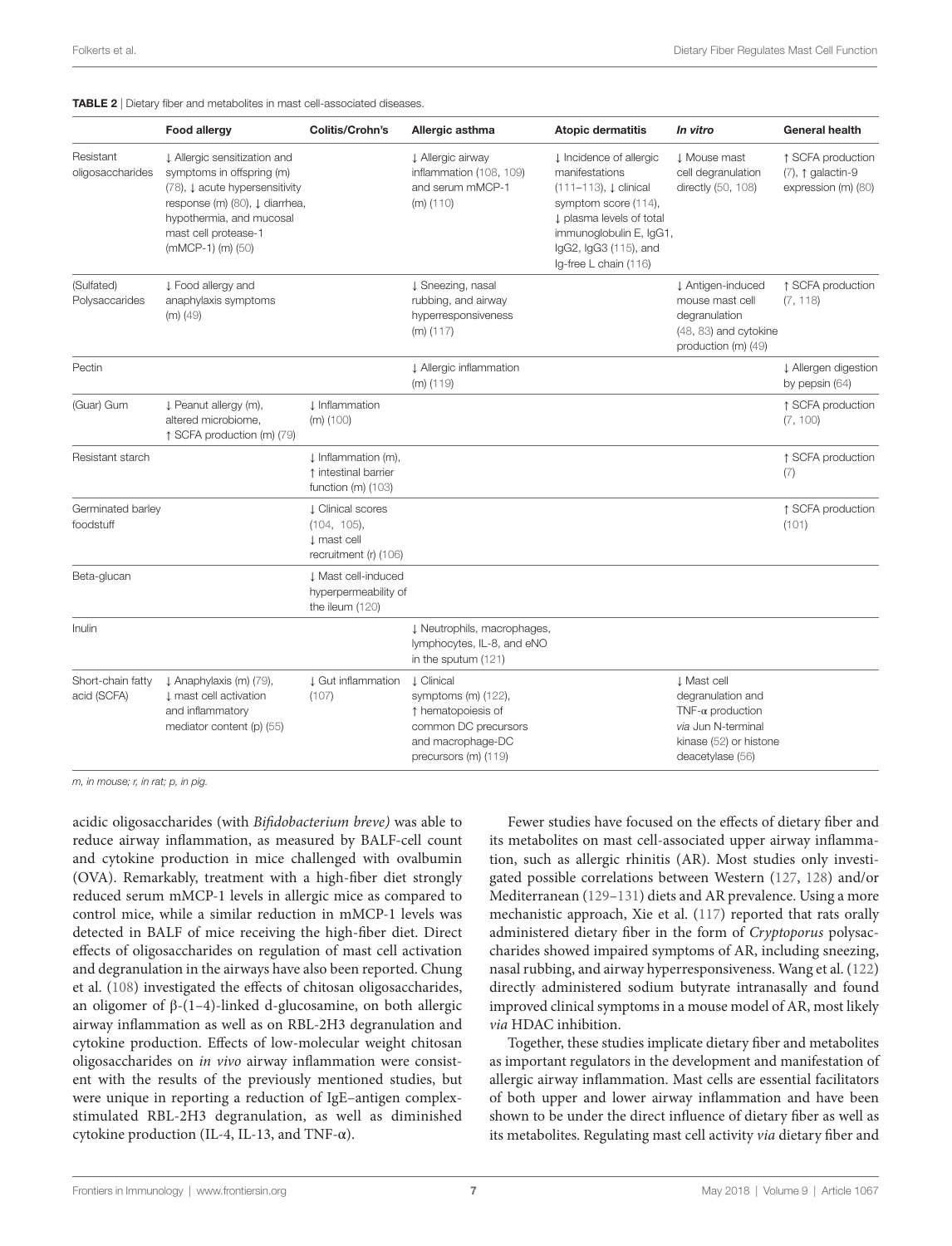metabolites may, therefore, offer novel therapeutic strategies in the treatment allergic asthma and rhinitis (**[Table 2](#page-6-0)**).

In addition to the effects on mast cell-associated diseases already described, a more indirect pathway of dietary metabolites shaping immune homeostasis has emerged. Trompette et al. [\(119\)](#page-11-21) found that mice on a high-fiber diet (supplemented with 30% cellulose or 30% pectin) showed significant differences in the ratio of Firmicutes to Bacteroidetes in their gut and lung microbiome. These mice also had increased levels of circulating SCFAs and were protected against allergic inflammation in the lung. Similar results were obtained in mice treated with the SCFA propionate ([119](#page-11-21)). Remarkably, these effects were not associated with increased FoxP3 + CD25+ regulatory CD4+ T cells. In propionate-treated mice, recruitment of dendritic cells (DCs) and CD4+ T cells to the lung-draining lymph nodes was unaffected after 1–4 days. The activation state of these cells was similarly unaffected, with exceptions during the later stage of inflammation (day 4), suggesting that in this model the beneficial effects of propionate on airway inflammation are exerted by different means and/or cell types.

Elevated SCFAs concentrations were found in the circulation of high-fiber fed mice, but were undetectable in the lung, which could, at least in part, explain a lack of effects in the lung-draining lymph nodes themselves ([119\)](#page-11-21). Rather, SCFAs might influence hematopoiesis in the bloodstream and/or bone marrow. Trompette and colleagues reported that propionate treatment enhanced hematopoiesis of common DC precursors and macrophage-DC precursors, but did not mention any changes in hematopoietic differentiation of other cell types [\(119\)](#page-11-21). Taken together, current evidence suggests that dietary fiber metabolites may influence allergic airway inflammation *via* altered immune cell differentiation in bone marrow and/or blood circulation. Similar to DCs and macrophages, mast cell precursors originate from multipotent hematopoietic progenitor cells in the bone marrow, after which they enter the blood stream to mature in (mucosal) tissues [\(132](#page-11-27), [133\)](#page-11-28). This indicates that the effects of SCFAs on DCs and macrophages may translate to mast cell development and recruitment as well. Interestingly, it was recently reported that the administration of *Bifidobacterium breve,* a SCFA-producing bacteria strain [\(134\)](#page-11-29), was able to regulate mast cell migration and activation in a mouse model of chronic allergic asthma ([135](#page-11-30)). Interestingly, mast cells cultured from the bone marrow of mice receiving this SCFA-producing bacterial strain, displayed impaired IgE-mediated degranulation, which was not caused by reduced mast cell maturation [\(135\)](#page-11-30). These data may indicate that microbial metabolites can influence mast cell migration and function *via* hematopoiesis in the bone marrow.

More research regarding the effects of dietary fiber and metabolites on mast cell activation in asthma is needed, including studying the possible effects of SCFAs on mast cell progenitors within this context.

### ATOPIC DERMATITIS (AD)

Affecting up to 20% of children and up to 3% of adults in certain countries [\(136\)](#page-11-31), AD is responsible for a significant social, health, and financial burden. Although a role for mast cells in AD has been established ([137](#page-11-32), [138](#page-11-33)), reports on the effects of dietary fiber and metabolites on skin inflammation have been divergent and sometimes even contradictory. Being located distant from the large intestine, the skin ordinarily contains neither high concentrations of dietary fiber nor its metabolites, making it an unlikely organ to be affected by gut microbial products. Nonetheless, there is emerging evidence suggesting that high-fiber diets can help to prevent and treat AD in mice and young infants, although the mechanism of this effect requires further investigation. AD is typically diagnosed in (very) young infants and considered the first manifestation of the atopic march [\(139\)](#page-11-34). Studies investigating the effects of dietary fiber on AD, therefore, mainly use scGOS/ lcFOS resembling non-digestible oligosaccharides in human milk, often the first type of diet young infants receive.

Arslanoglu and colleagues [\(111](#page-11-14)) studied the protective effects of scGOS/lcFOS supplementation in young infants with parental history of atopy and assessed the incidence of allergic manifestations during 2 years. Within this period, children receiving the scGOS/lcFOS supplementation had significantly lower incidence of allergic manifestations, including AD. They also reported a decline in recurrent wheezing and allergic urticaria, in addition to fewer respiratory tract infections, fever episodes, and antibiotic prescriptions. Interestingly, most of these beneficial health effects persisted until the age of five, as reported in their follow-up study [\(112](#page-11-35)). Grüber et al. showed a similar decrease in AD prevalence in low-atopy-risk children, in a somewhat larger study (>300) [\(113\)](#page-11-15). Using only fructo-oligosaccharide for the treatment of AD was also shown to be effective [\(114\)](#page-11-16). The AD symptom score (SCORAD) was significantly lower following administration of Kestose, a fructooligosaccharide, for 12 weeks. An interesting study by van Hoffen et al. showed that GOS/FOS supplementation in young infants could lead to a significant reduction in plasma levels of total IgE, IgG1, IgG2, and IgG3, but not IgG4 ([115\)](#page-11-17). These data suggest that GOS/ FOS supplementation induces a beneficial antibody profile, potentially modulating the outcome of allergic manifestations later in life.

Although concentrations of Ig-fLC are often not measured, they are significantly associated with allergic and non-atopic rhinitis, asthma, food allergy, and colitis ([95](#page-10-35), [140,](#page-12-0) [141\)](#page-12-1). In line with previous reports, Schouten et al. found that plasma levels of Ig-fLC were elevated in patients with AD, but for the first time showed attenuated Ig-fLC production in young infants at risk receiving a scGOS/lcFOS mixture ([116](#page-11-18)). This represents a potentially important finding for patients suffering from mast cell-associated diseases, since Ig-fLCs have been shown to induce mast cell activation (as described above) ([94](#page-10-34)).

In summary, these studies suggest that dietary fiber may influence the development and manifestation of AD in patients, although further research into the precise role of mast cells in this context is required. Last, it should not go without mentioning that intervention diets based on oligosaccharide supplementation, administered to young infants, do not always succeed in either treatment ([142](#page-12-2)) or prevention ([143](#page-12-3), [144](#page-12-4)) of AD.

#### CONCLUDING REMARKS AND FUTURE PERSPECTIVES

Mast cells have been shown to play a crucial role in the manifestation of allergic and non-allergic diseases. Many of these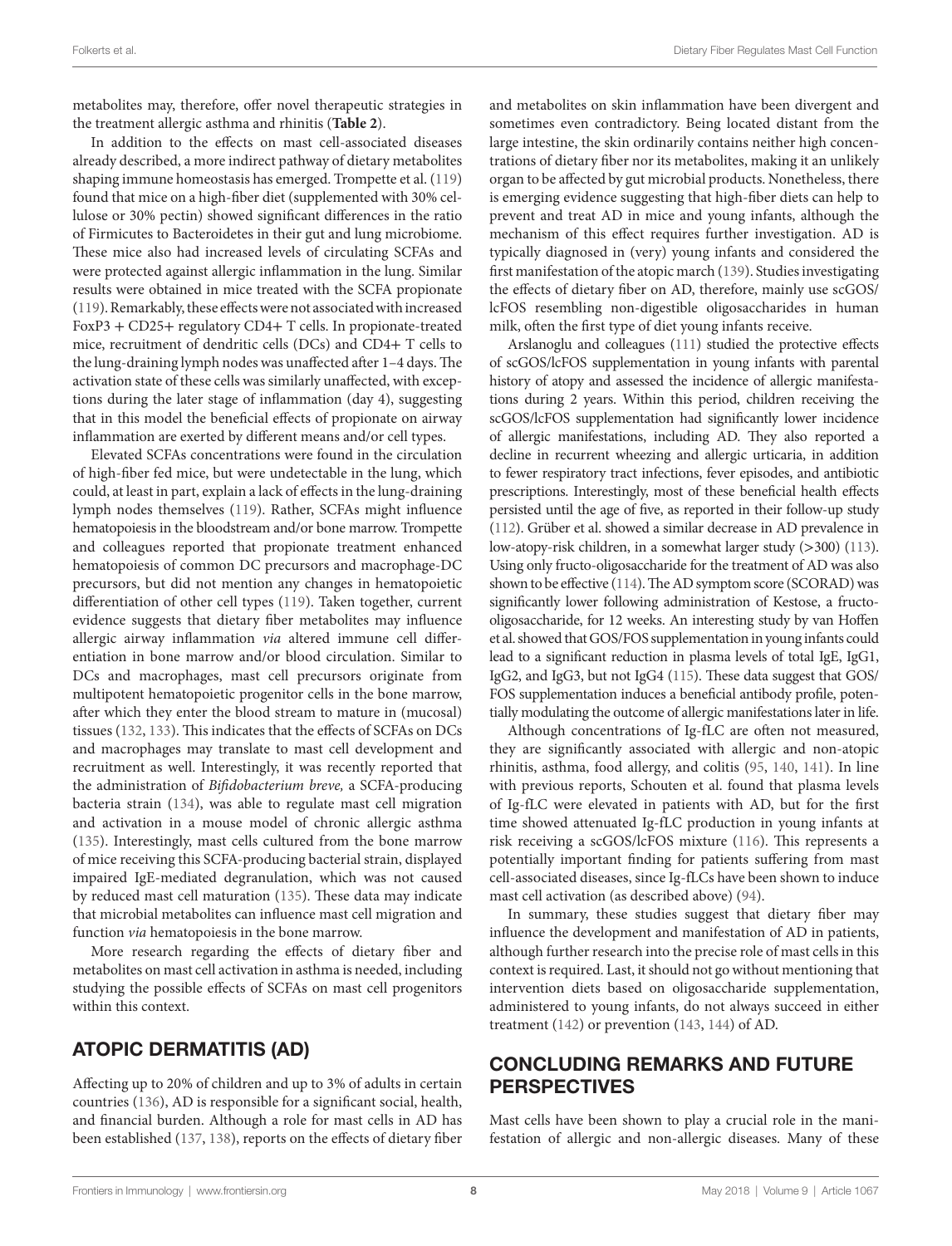mast cell-associated diseases exhibit a significant increase in prevalence on a global scale, closely following the development of industrialization and improved living conditions. Dietary fiber and its metabolites are thought to play an important role in the development and manifestation of these diseases, as recent research has provided evidence of significant health benefits of dietary fiber and its metabolites in the prevention and treatment of mast cell-associated diseases.

Here, we have summarized the known effects of these dietary fibers and metabolites on mast cell activation *in vitro* and *in vivo* (**[Table 2](#page-6-0)**). Consistent with the reported health benefits on other immune cells [\(145\)](#page-12-5), dietary fiber (especially polysaccharides and oligosaccharides) and metabolites (SCFAs) can regulate mast cell function. Mast cell activation can be downregulated by pretreatment with these substances, *via* inhibition of various components of the MAPK signaling pathway and a subsequent reduction in transcription factor activity. Furthermore, both butyrate and the activation of the MAPK signaling pathway can induce chromatin modifications *via* the regulation of HDAC activity and its intracellular localization. In addition, diets high in fiber can prevent sensitization of mast cells either by inhibiting allergen digestion or by upregulating galactin-9 expression in mice, thus blocking the formation of IgE–antigen complexes.

Although these results are promising and may provide new insights regarding novel approaches to target mast cell function, certain key mechanisms mediating the inhibitory effects on mast cells remain unclear. Inhibition of late-phase mast cell activation by dietary fiber and butyrate, characterized by reduced mediator synthesis and secretion, can be explained by their effects on MAPK phosphorylation and transcription factor activity. However, modulation of these pathways by dietary components cannot account for all of the inhibitory effects observed with mast cell degranulation. The cascade leading up to mast cell degranulation is a complex process upstream of MAPK signaling, mainly involving PLCγ and PKC activation followed by an increase in calcium mobilization. Indeed, mast cell degranulation is not known to

#### **REFERENCES**

- <span id="page-8-0"></span>1. Maslowski KM, Mackay CR. Diet, gut microbiota and immune responses. *Nat Immunol* (2011) 12:5–9. doi:[10.1038/ni0111-5](https://doi.org/10.1038/ni0111-5)
- <span id="page-8-1"></span>2. Thorburn AN, Macia L, Mackay CR. Diet, metabolites, and "western-lifestyle" inflammatory diseases. *Immunity* (2014) 40:833–42. doi:[10.1016/j.](https://doi.org/10.1016/j.immuni.2014.05.014) [immuni.2014.05.014](https://doi.org/10.1016/j.immuni.2014.05.014)
- <span id="page-8-2"></span>3. McKenzie C, Tan J, Macia L, Mackay CR. The nutrition-gut microbiomephysiology axis and allergic diseases. *Immunol Rev* (2017) 278:277–95. doi:[10.1111/imr.12556](https://doi.org/10.1111/imr.12556)
- <span id="page-8-3"></span>4. Devereux G. The increase in the prevalence of asthma and allergy: food for thought. *Nat Rev Immunol* (2006) 6:869–74. doi:[10.1038/nri1958](https://doi.org/10.1038/nri1958)
- <span id="page-8-4"></span>5. Cochrane S, Beyer K, Clausen M, Wjst M, Hiller R, Nicoletti C, et al. Factors influencing the incidence and prevalence of food allergy. *Allergy* (2009) 64:1246–55. doi:[10.1111/j.1398-9995.2009.02128.x](https://doi.org/10.1111/j.1398-9995.2009.02128.x)
- <span id="page-8-5"></span>6. Mutius von E, Weiland SK, Fritzsch C, Duhme H, Keil U. Increasing prevalence of hay fever and atopy among children in Leipzig, East Germany. *Lancet* (1998) 351:862–6. doi:[10.1016/S0140-6736\(97\)10100-3](https://doi.org/10.1016/S0140-6736(97)10100-3)
- <span id="page-8-7"></span>7. Tan J, McKenzie C, Potamitis M, Thorburn AN, Mackay CR, Macia L. The role of short-chain fatty acids in health and disease. *Adv Immunol* (2014) 121:91–119. doi:[10.1016/B978-0-12-800100-4.00003-9](https://doi.org/10.1016/B978-0-12-800100-4.00003-9)
- <span id="page-8-8"></span>8. Høverstad T, Midtvedt T. Short-chain fatty acids in germfree mice and rats. *J Nutr* (1986) 116:1772–6. doi:[10.1093/jn/116.9.1772](https://doi.org/10.1093/jn/116.9.1772)

be affected by inhibition of the MAPK signaling pathway [\(39](#page-9-20)). Possible alternative mechanisms could involve modifications of the mast cell proteome and epigenome by dietary components (e.g., by promoting acetylation). Since butyrate is a potent HDAC inhibitor, it could impact many key gene regulatory processes modulating mast cell activity through histone acetylation, including transcription factor binding and transcription activation. Potential therapeutic implications of butyrate-induced epigenome modifications have been described [\(141\)](#page-12-1), but no direct link of such therapeutic effects with regulation of mast cell function has been established. The *de novo* synthesis of new proteins may not be required, as the functions of the expressed proteins in the cell could be readily modified by butyrate-regulated HDACs and post-translational acetylation is known to regulate protein function ([61\)](#page-10-2). However, the effects of non-histone protein acetylation on mast cell function remain unclear.

Finally, dietary fiber and its metabolites may exert their effects on mast cells in an indirect manner. Very recently, the function of other immune cells, such as group 2 innate lymphoid cells (ILC2s), have shown to be subject to the effects of butyrate ([146](#page-12-6)). Cell activation, local cytokine production, and secretion as well as cell to cell contact with/by other immune cells can modulate mast cell responses [\(147\)](#page-12-7). Therefore, butyrate may regulate mast cell function indirectly *via* secondary pathways as well, e.g., *via* IL-9 producing ILC2s [\(148\)](#page-12-8). Taken together, mast cell function has been shown to be susceptible to the immunoregulatory effects of dietary fiber and butyrate. Further understanding of the mechanisms by which dietary fiber and butyrate can regulate mast cell activation may help in the future development of novel approaches for the prevention and treatment of mast cell-associated diseases.

### AUTHOR CONTRIBUTIONS

JF performed the literature research and writing of the manuscript. RS, FR, S-YT, RH, SG, and MM edited and shaped the manuscript. All authors read and approved the final manuscript.

- <span id="page-8-9"></span>9. Ley RE, Turnbaugh PJ, Klein S, Gordon JI. Microbial ecology: human gut microbes associated with obesity. *Nature* (2006) 444:1022–3. doi[:10.1038/](https://doi.org/10.1038/4441022a) [4441022a](https://doi.org/10.1038/4441022a)
- <span id="page-8-10"></span>10. Vitaglione P, Mennella I, Ferracane R, Rivellese AA, Giacco R, Ercolini D, et al. Whole-grain wheat consumption reduces inflammation in a randomized controlled trial on overweight and obese subjects with unhealthy dietary and lifestyle behaviors: role of polyphenols bound to cereal dietary fiber. *Am J Clin Nutr* (2015) 101:251–61. doi:[10.3945/ajcn.114.088120](https://doi.org/10.3945/ajcn.114.088120)
- <span id="page-8-11"></span>11. Davis HC. Can the gastrointestinal microbiota be modulated by dietary fibre to treat obesity? *Ir J Med Sci* (2018) 187(2):393–402. doi[:10.1007/s11845-017-1686-9](https://doi.org/10.1007/s11845-017-1686-9)
- <span id="page-8-12"></span>12. Melli LCFL, do Carmo-Rodrigues MS, Araújo-Filho HB, Solé D, de Morais MB. Intestinal microbiota and allergic diseases: a systematic review. *Allergol Immunopathol (Madr)* (2016) 44:177–88. doi:[10.1016/j.aller.2015.01.013](https://doi.org/10.1016/j.aller.2015.01.013)
- 13. Lynch SV. Gut microbiota and allergic disease. New insights. *Ann Am Thorac Soc* (2016) 13(Suppl 1):S51–4. doi:[10.1513/AnnalsATS.201507-451MG](https://doi.org/10.1513/AnnalsATS.201507-451MG)
- <span id="page-8-13"></span>14. Kyburz A, Müller A. The gastrointestinal tract microbiota and allergic diseases. *Dig Dis* (2016) 34:230–43. doi:[10.1159/000443357](https://doi.org/10.1159/000443357)
- <span id="page-8-14"></span><span id="page-8-6"></span>15. AACC Report. The definition of dietary fiber. *Cereal Foods World* (2001) 46:3. 16. Lattimer JM, Haub MD. Effects of dietary fiber and its components on metabolic health. *Nutrients* (2010) 2:1266–89. doi[:10.3390/nu2121266](https://doi.org/10.3390/nu2121266)
- 17. Shibata N, Kunisawa J, Kiyono H. Dietary and microbial metabolites in the regulation of host immunity. *Front Microbiol* (2017) 8:2171. doi[:10.3389/](https://doi.org/10.3389/fmicb.2017.02171) [fmicb.2017.02171](https://doi.org/10.3389/fmicb.2017.02171)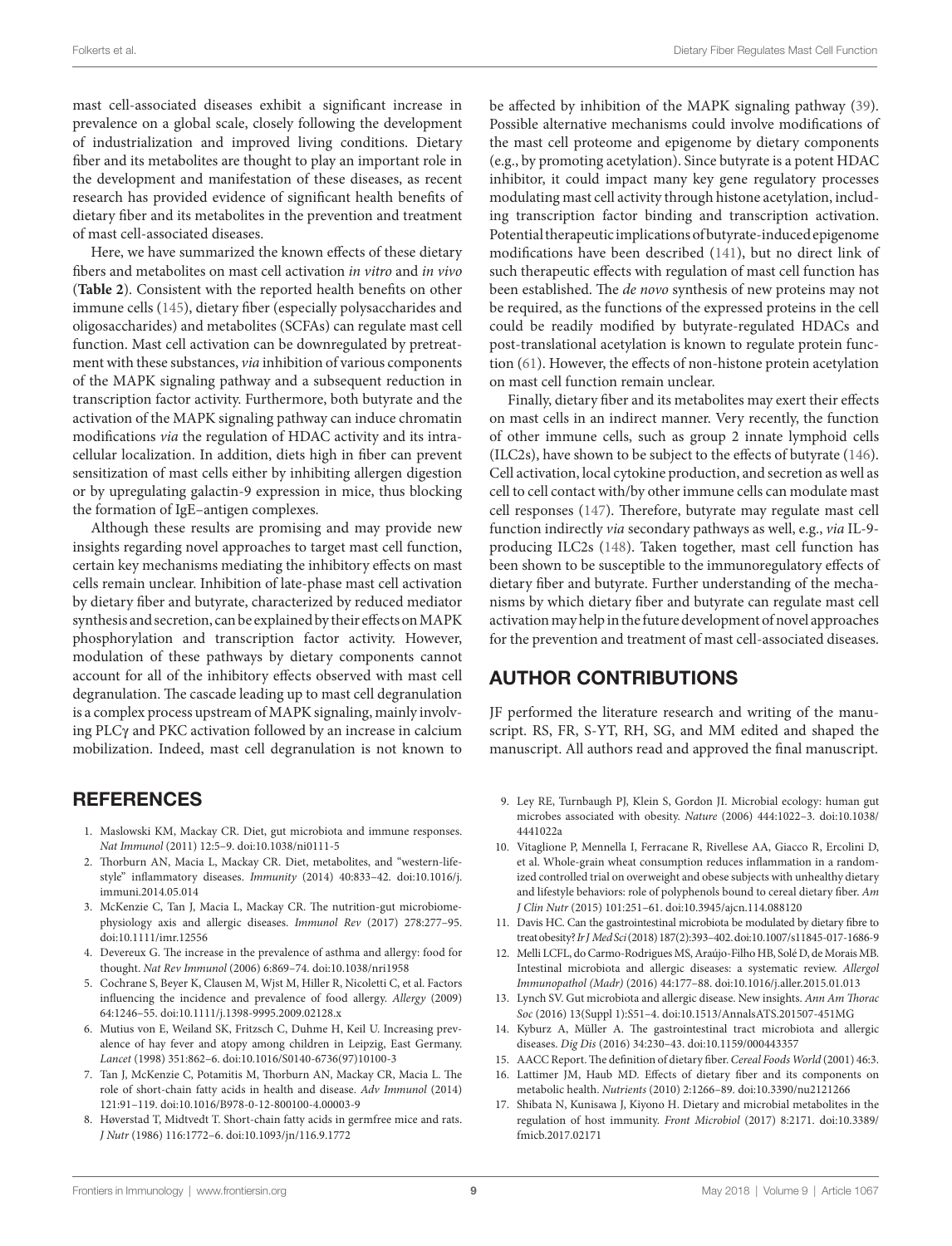- <span id="page-9-0"></span>18. El-Zaatari M, Kao JY. Role of dietary metabolites in regulating the host immune response in gastrointestinal disease. *Front Immunol* (2017) 8:51. doi:[10.3389/fimmu.2017.00051](https://doi.org/10.3389/fimmu.2017.00051)
- <span id="page-9-1"></span>19. Le Poul E, Loison C, Struyf S, Springael J-Y, Lannoy V, Decobecq M-E, et al. Functional characterization of human receptors for short chain fatty acids and their role in polymorphonuclear cell activation. *J Biol Chem* (2003) 278:25481–9. doi[:10.1074/jbc.M301403200](https://doi.org/10.1074/jbc.M301403200)
- 20. Maslowski KM, Vieira AT, Ng A, Kranich J, Sierro F, Yu D, et al. Regulation of inflammatory responses by gut microbiota and chemoattractant receptor GPR43. *Nature* (2009) 461:1282–6. doi:[10.1038/nature08530](https://doi.org/10.1038/nature08530)
- <span id="page-9-2"></span>21. Sina C, Gavrilova O, Förster M, Till A, Derer S, Hildebrand F, et al. G proteincoupled receptor 43 is essential for neutrophil recruitment during intestinal inflammation. *J Immunol* (2009) 183:7514–22. doi:[10.4049/jimmunol.0900063](https://doi.org/10.4049/jimmunol.0900063)
- <span id="page-9-3"></span>22. Alex S, Lange K, Amolo T, Grinstead JS, Haakonsson AK, Szalowska E, et al. Short-chain fatty acids stimulate angiopoietin-like 4 synthesis in human colon adenocarcinoma cells by activating peroxisome proliferator-activated receptor γ. *Mol Cell Biol* (2013) 33:1303–16. doi[:10.1128/MCB.00858-12](https://doi.org/10.1128/MCB.00858-12)
- <span id="page-9-4"></span>23. Daynes RA, Jones DC. Emerging roles of PPARS in inflammation and immunity. *Nat Rev Immunol* (2002) 2:748–59. doi[:10.1038/nri912](https://doi.org/10.1038/nri912)
- <span id="page-9-5"></span>24. Aoyama M, Kotani J, Usami M. Butyrate and propionate induced activated or non-activated neutrophil apoptosis via HDAC inhibitor activity but without activating GPR-41/GPR-43 pathways. *Nutrition* (2010) 26:653–61. doi:[10.1016/j.nut.2009.07.006](https://doi.org/10.1016/j.nut.2009.07.006)
- 25. Jansen MS, Nagel SC, Miranda PJ, Lobenhofer EK, Afshari CA, McDonnell DP. Short-chain fatty acids enhance nuclear receptor activity through mitogen-activated protein kinase activation and histone deacetylase inhibition. *Proc Natl Acad Sci U S A* (2004) 101:7199–204. doi[:10.1073/](https://doi.org/10.1073/pnas.0402014101) [pnas.0402014101](https://doi.org/10.1073/pnas.0402014101)
- <span id="page-9-6"></span>26. Kim HJ, Rowe M, Ren M, Hong JS, Chen PS, Chuang DM. Histone deacetylase inhibitors exhibit anti-inflammatory and neuroprotective effects in a rat permanent ischemic model of stroke: multiple mechanisms of action. *J Pharmacol Exp Ther* (2007) 321:892–901. doi:[10.1124/jpet.107.120188](https://doi.org/10.1124/jpet.107.120188)
- <span id="page-9-7"></span>27. Hasselgren P-O. Ubiquitination, phosphorylation, and acetylation—triple threat in muscle wasting. *J Cell Physiol* (2007) 213:679–89. doi[:10.1002/](https://doi.org/10.1002/jcp.21190) [jcp.21190](https://doi.org/10.1002/jcp.21190)
- <span id="page-9-8"></span>28. Cummings JH, Hill MJ, Bone ES, Branch WJ, Jenkins DJA. The effect of meat protein and dietary fiber on colonic function and metabolism II. Bacterial metabolites in feces and urine. *Am J Clin Nutr* (1979) 32:2094–101. doi:[10.1093/ajcn/32.10.2094](https://doi.org/10.1093/ajcn/32.10.2094)
- <span id="page-9-9"></span>29. Cummings JH, Pomare EW, Branch WJ, Naylor CP, Macfarlane GT. Short chain fatty acids in human large intestine, portal, hepatic and venous blood. *Gut* (1987) 28:1221–7. doi[:10.1136/gut.28.10.1221](https://doi.org/10.1136/gut.28.10.1221)
- <span id="page-9-10"></span>30. Galli SJ, Tsai M. IgE and mast cells in allergic disease. *Nat Med* (2012) 18:693–704. doi:[10.1038/nm.2755](https://doi.org/10.1038/nm.2755)
- <span id="page-9-11"></span>31. Krystel-Whittemore M, Dileepan KN, Wood JG. Mast cell: a multi-functional master cell. *Front Immunol* (2015) 6:620. doi:[10.3389/fimmu.2015.00620](https://doi.org/10.3389/fimmu.2015.00620)
- <span id="page-9-12"></span>32. Siebenhaar F, Redegeld FA, Bischoff SC, Gibbs BF, Maurer M. Mast cells as drivers of disease and therapeutic targets. *Trends Immunol* (2018) 39:151–62. doi:[10.1016/j.it.2017.10.005](https://doi.org/10.1016/j.it.2017.10.005)
- <span id="page-9-13"></span>33. Furuta GT, Schmidt-Choudhury A, Wang MY, Wang ZS, Lu L, Furlano RI, et al. Mast cell-dependent tumor necrosis factor alpha production participates in allergic gastric inflammation in mice. *Gastroenterology* (1997) 113:1560–9. doi:[10.1053/gast.1997.v113.pm9352858](https://doi.org/10.1053/gast.1997.v113.pm9352858)
- <span id="page-9-14"></span>34. Bischoff SC, Lorentz A, Schwengberg S, Weier G, Raab R, Manns MP. Mast cells are an important cellular source of tumour necrosis factor alpha in human intestinal tissue. *Gut* (1999) 44:643–52. doi[:10.1136/gut.44.5.643](https://doi.org/10.1136/gut.44.5.643)
- <span id="page-9-15"></span>35. Krüger-Krasagakes S, Möller A, Kolde G, Lippert U, Weber M, Henz BM. Production of interleukin-6 by human mast cells and basophilic cells. *J Invest Dermatol* (1996) 106:75–9. doi:[10.1111/1523-1747.ep12327815](https://doi.org/10.1111/1523-1747.ep12327815)
- <span id="page-9-16"></span>36. Gilfillan AM, Tkaczyk C. Integrated signalling pathways for mast-cell activation. *Nat Rev Immunol* (2006) 6:218–30. doi[:10.1038/nri1782](https://doi.org/10.1038/nri1782)
- <span id="page-9-18"></span>37. Plotnikov A, Zehorai E, Procaccia S, Seger R. The MAPK cascades: signaling components, nuclear roles and mechanisms of nuclear translocation. *Biochim Biophys Acta* (2011) 1813:1619–33. doi[:10.1016/j.bbamcr.2010.12.012](https://doi.org/10.1016/j.bbamcr.2010.12.012)
- <span id="page-9-19"></span>38. Azzolina A, Guarneri P, Lampiasi N. Involvement of p38 and JNK MAPKs pathways in substance P-induced production of TNF-alpha by peritoneal mast cells. *Cytokine* (2002) 18:72–80. doi:[10.1006/cyto.2002.0879](https://doi.org/10.1006/cyto.2002.0879)
- <span id="page-9-20"></span>39. Koranteng RD, Swindle EJ, Davis BJ, Dearman RJ, Kimber I, Flanagan BF, et al. Differential regulation of mast cell cytokines by both dexamethasone

<span id="page-9-17"></span>and the p38 mitogen-activated protein kinase (MAPK) inhibitor SB203580. *Clin Exp Immunol* (2004) 137:81–7. doi:[10.1111/j.1365-2249.2004.02510.x](https://doi.org/10.1111/j.1365-2249.2004.
02510.x) 

- 40. Cildir G, Pant H, Lopez AF, Tergaonkar V. The transcriptional program, functional heterogeneity, and clinical targeting of mast cells. *J Exp Med* (2017) 214:2491–506. doi[:10.1084/jem.20170910](https://doi.org/10.1084/jem.20170910)
- <span id="page-9-21"></span>41. Gaudenzio N, Sibilano R, Marichal T, Starkl P, Reber LL, Cenac N, et al. Different activation signals induce distinct mast cell degranulation strategies. Different activation signals induce distinct mast cell degranulation strategies. *J Clin Invest* (2016) 126:3981–98. doi:[10.1172/JCI85538](https://doi.org/10.1172/JCI85538)
- <span id="page-9-22"></span>42. Ali H. Regulation of human mast cell and basophil function by anaphylatoxins C3a and C5a. *Immunol Lett* (2010) 128:36–45. doi[:10.1016/j.imlet.](https://doi.org/10.1016/j.imlet.2009.10.007) [2009.10.007](https://doi.org/10.1016/j.imlet.2009.10.007)
- <span id="page-9-23"></span>43. Heimbach L, Li Z, Berkowitz P, Zhao M, Li N, Rubenstein DS, et al. The C5a receptor on mast cells is critical for the autoimmune skin-blistering disease bullous pemphigoid. *J Biol Chem* (2011) 286:15003–9. doi[:10.1074/jbc.](https://doi.org/10.1074/jbc.M111.221036) [M111.221036](https://doi.org/10.1074/jbc.M111.221036)
- <span id="page-9-24"></span>44. Macian F. NFAT proteins: key regulators of T-cell development and function. *Nat Rev Immunol* (2005) 5:472–84. doi[:10.1038/nri1632](https://doi.org/10.1038/nri1632)
- <span id="page-9-25"></span>45. Cyert MS. Regulation of nuclear localization during signaling. *J Biol Chem* (2001) 276:20805–8. doi[:10.1074/jbc.R100012200](https://doi.org/10.1074/jbc.R100012200)
- <span id="page-9-26"></span>46. Zhou X, Richon VM, Wang AH, Yang XJ, Rifkind RA, Marks PA. Histone deacetylase 4 associates with extracellular signal-regulated kinases 1 and 2, and its cellular localization is regulated by oncogenic Ras. *Proc Natl Acad Sci U S A* (2000) 97:14329–33. doi[:10.1073/pnas.250494697](https://doi.org/10.1073/pnas.250494697)
- <span id="page-9-27"></span>47. Mao W-A, Sun Y-Y, Mao J-Y, Wang L, Zhang J, Zhou J, et al. Inhibitory effects of angelica polysaccharide on activation of mast cells. *Evid Based Complement Alternat Med* (2016) 2016:1–10. doi[:10.1155/2016/6063475](https://doi.org/10.1155/2016/6063475)
- <span id="page-9-28"></span>48. Ngatu NR, Tanaka M, Ikeda M, Inoue M, Kanbara S, Nojima S. Sujiaonoriderived algal biomaterials inhibit allergic reaction in allergen-sensitized RBL-2H3 cell line and improve skin health in humans. *J Funct Biomater* (2017) 8:37. doi:[10.3390/jfb8030037](https://doi.org/10.3390/jfb8030037)
- <span id="page-9-29"></span>49. Xu S-S, Liu Q-M, Xiao A-F, Maleki SJ, Alcocer M, Gao Y-Y, et al. *Eucheuma cottonii* sulfated oligosaccharides decrease food allergic responses in animal models by up-regulating regulatory T (Treg) cells. *J Agric Food Chem* (2017) 65:3212–22. doi:[10.1021/acs.jafc.7b00389](https://doi.org/10.1021/acs.jafc.7b00389)
- <span id="page-9-30"></span>50. Castillo-Courtade L, Han S, Lee S, Mian FM, Buck R, Forsythe P. Attenuation of food allergy symptoms following treatment with human milk oligosaccharides in a mouse model. *Allergy* (2015) 70:1091–102. doi[:10.1111/](https://doi.org/10.1111/
all.12650) [all.12650](https://doi.org/10.1111/
all.12650)
- <span id="page-9-31"></span>51. Galli SJ, Dvorak AM, Marcum JA, Ishizaka T, Nabel G, Der Simonian H, et al. Mast cell clones: a model for the analysis of cellular maturation. *J Cell Biol* (1982) 95:435–44. doi[:10.1083/jcb.95.2.435](https://doi.org/10.1083/jcb.95.2.435)
- <span id="page-9-32"></span>52. Diakos C, Prieschl EE, Säemann MD, Böhmig GA, Csonga R, Sobanov Y, et al. n-Butyrate inhibits Jun NH(2)-terminal kinase activation and cytokine transcription in mast cells. *Biochem Biophys Res Commun* (2006) 349:863–8. doi:[10.1016/j.bbrc.2006.08.117](https://doi.org/10.1016/j.bbrc.2006.08.117)
- <span id="page-9-33"></span>53. Baumruker T, Pendl GG, Prieschi EE. Gene regulation after Fc epsilon Rl stimulation in the murine mast cell line CPII. *Int Arch Allergy Immunol* (2004) 113:39–41. doi[:10.1159/000237502](https://doi.org/10.1159/000237502)
- <span id="page-9-34"></span>54. Baumruker T, Csonga R, Jaksche D, Novotny V, Prieschl EE. TNF-alpha and IL-5 gene induction in IgE plus antigen-stimulated mast cells require common and distinct signaling pathways. *Int Arch Allergy Immunol* (1999) 118:108–11. doi:[10.1159/000024042](https://doi.org/10.1159/000024042)
- <span id="page-9-35"></span>55. Wang CC, Wu H, Lin FH, Gong R, Xie F, Peng Y, et al. Sodium butyrate enhances intestinal integrity, inhibits mast cell activation, inflammatory mediator production and JNK signaling pathway in weaned pigs. *Innate Immun* (2017) 24:40–6. doi[:10.1177/1753425917741970](https://doi.org/10.1177/1753425917741970)
- <span id="page-9-36"></span>56. Zhang H, Du M, Yang Q, Zhu M-J. Butyrate suppresses murine mast cell proliferation and cytokine production through inhibiting histone deacetylase. *J Nutr Biochem* (2016) 27:299–306. doi[:10.1016/j.jnutbio.2015.](https://doi.org/10.1016/j.jnutbio.2015.09.020) [09.020](https://doi.org/10.1016/j.jnutbio.2015.09.020)
- <span id="page-9-37"></span>57. Fann M, Godlove JM, Catalfamo M, Wood WH, Chrest FJ, Chun N, et al. Histone acetylation is associated with differential gene expression in the rapid and robust memory CD8(+) T-cell response. *Blood* (2006) 108:3363–70. doi:[10.1182/blood-2006-02-005520](https://doi.org/10.1182/blood-2006-02-005520)
- <span id="page-9-38"></span>58. Ghare SS, Joshi-Barve S, Moghe A, Patil M, Barker DF, Gobejishvili L, et al. Coordinated histone H3 methylation and acetylation regulate physiologic and pathologic fas ligand gene expression in human CD4+ T cells. *J Immunol* (2014) 193:412–21. doi:[10.4049/jimmunol.1400055](https://doi.org/10.4049/jimmunol.1400055)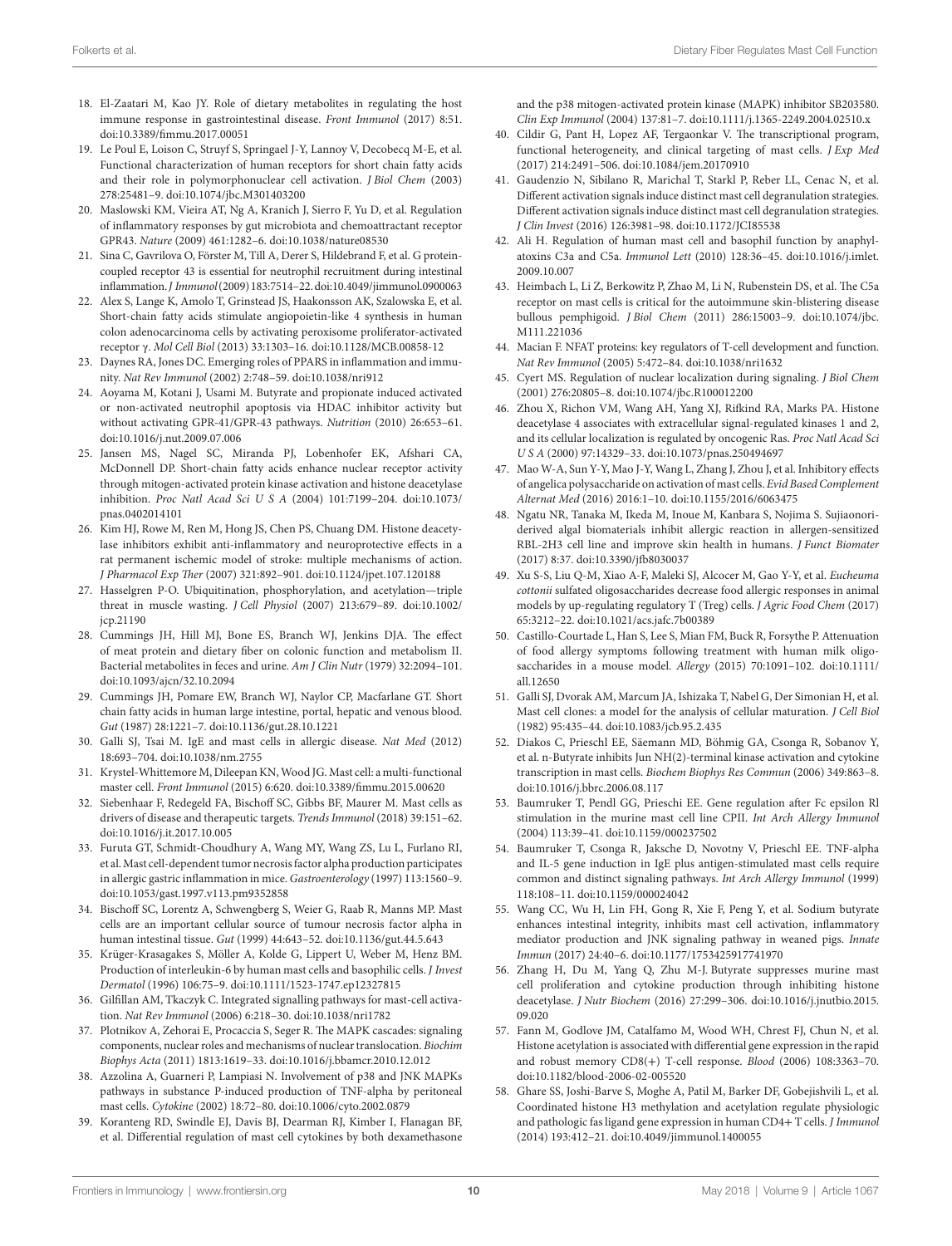<span id="page-10-0"></span>59. Johnson ES, Kornbluth S. Life, death, and the metabolically controlled protein acetylome. *Curr Opin Cell Biol* (2012) 24:876–80. doi:[10.1016/j.](https://doi.org/10.1016/j.ceb.2012.10.002) [ceb.2012.10.002](https://doi.org/10.1016/j.ceb.2012.10.002)

<span id="page-10-1"></span>60. Choudhary C, Kumar C, Gnad F, Nielsen ML, Rehman M, Walther TC, et al. Lysine acetylation targets protein complexes and co-regulates major cellular functions. *Science* (2009) 325:834–40. doi:[10.1126/science.1175371](https://doi.org/10.1126/science.1175371)

- <span id="page-10-2"></span>61. Kim E, Bisson WH, Löhr CV, Williams DE, Ho E, Dashwood RH, et al. Histone and non-histone targets of dietary deacetylase inhibitors. *Curr Top Med Chem* (2016) 16:714–31. doi[:10.2174/1568026615666150825125857](https://doi.org/10.2174/1568026615666150825125857)
- <span id="page-10-3"></span>62. Hubbert C, Guardiola A, Shao R, Kawaguchi Y, Ito A, Nixon A, et al. HDAC6 is a microtubule-associated deacetylase. *Nature* (2002) 417:455–8. doi:[10.1038/417455a](https://doi.org/10.1038/417455a)
- <span id="page-10-4"></span>63. Davie JR. Inhibition of histone deacetylase activity by butyrate. *J Nutrition* (2003) 133:2485S–93S. doi:[10.1093/jn/133.7.2485S](https://doi.org/10.1093/jn/133.7.2485S)
- <span id="page-10-5"></span>64. Polovic N, Blanusa M, Gavrovic-Jankulovic M, Atanaskovic-Markovic M, Burazer L, Jankov R, et al. A matrix effect in pectin-rich fruits hampers digestion of allergen by pepsin in vivo and in vitro. *Clin Exp Allergy* (2007) 37:764–71. doi[:10.1111/j.1365-2222.2007.02703.x](https://doi.org/10.1111/j.1365-2222.2007.02703.x)
- <span id="page-10-6"></span>65. Jakate S, Demeo M, John R, Tobin M, Keshavarzian A. Mastocytic enterocolitis: increased mucosal mast cells in chronic intractable diarrhea. *Arch Pathol Lab Med* (2006) 130:362–7. doi[:10.1043/1543-2165\(2006\)130\[362:](https://doi.org/10.1043/1543-2165(2006)130[362:
MEIMMC]2.0.CO;2) [MEIMMC\]2.0.CO;2](https://doi.org/10.1043/1543-2165(2006)130[362:
MEIMMC]2.0.CO;2)
- <span id="page-10-7"></span>66. Ramsay DB, Stephen S, Borum M, Voltaggio L, Doman DB. Mast cells in gastrointestinal disease. *Gastroenterol Hepatol (N Y)* (2010) 6:772–7.
- 67. Kraneveld AD, Sagar S, Garssen J, Folkerts G. The two faces of mast cells in food allergy and allergic asthma: the possible concept of Yin Yang. *Biochim Biophys Acta* (2012) 1822:93–9. doi[:10.1016/j.bbadis.2011.06.013](https://doi.org/10.1016/j.bbadis.2011.06.013)
- <span id="page-10-8"></span>68. Bischoff SC. Mast cells in gastrointestinal disorders. *Eur J Pharmacol* (2016) 778:139–45. doi:[10.1016/j.ejphar.2016.02.018](https://doi.org/10.1016/j.ejphar.2016.02.018)
- <span id="page-10-9"></span>69. Bischoff SC. Physiological and pathophysiological functions of intestinal mast cells. *Semin Immunopathol* (2009) 31:185–205. doi:[10.1007/s00281-](https://doi.org/10.1007/s00281-009-0165-4) [009-0165-4](https://doi.org/10.1007/s00281-009-0165-4)
- <span id="page-10-10"></span>70. Guilarte M, Santos J, de Torres I, Alonso C, Vicario M, Ramos L, et al. Diarrhoea-predominant IBS patients show mast cell activation and hyperplasia in the jejunum. *Gut* (2007) 56:203–9. doi[:10.1136/gut.2006.100594](https://doi.org/10.1136/gut.2006.100594)
- <span id="page-10-11"></span>71. Weston AP, Biddle WL, Bhatia PS, Miner PB Jr. Terminal ileal mucosal mast cells in irritable bowel syndrome. *Dig Dis Sci* (1993) 38:1590–5. doi[:10.1007/](https://doi.org/10.1007/BF01303164) [BF01303164](https://doi.org/10.1007/BF01303164)
- <span id="page-10-12"></span>72. Viladomiu M, Hontecillas R, Yuan L, Lu P, Bassaganya-Riera J. Nutritional protective mechanisms against gut inflammation. *J Nutr Biochem* (2013) 24:929–39. doi[:10.1016/j.jnutbio.2013.01.006](https://doi.org/10.1016/j.jnutbio.2013.01.006)
- <span id="page-10-13"></span>73. Gentschew L, Ferguson LR. Role of nutrition and microbiota in susceptibility to inflammatory bowel diseases. *Mol Nutr Food Res* (2012) 56:524–35. doi:[10.1002/mnfr.201100630](https://doi.org/10.1002/mnfr.201100630)
- <span id="page-10-14"></span>74. Finkelman FD. Anaphylaxis: lessons from mouse models. *J Allergy ClinImmunol* (2007) 120:506–15. doi[:10.1016/j.jaci.2007.07.033](https://doi.org/10.1016/j.jaci.2007.07.033)
- <span id="page-10-15"></span>75. Hill DA, Grundmeier RW, Ram G, Spergel JM. The epidemiologic characteristics of healthcare provider-diagnosed eczema, asthma, allergic rhinitis, and food allergy in children: a retrospective cohort study. *BMC Pediatr* (2016) 16:133. doi[:10.1186/s12887-016-0673-z](https://doi.org/10.1186/s12887-016-0673-z)
- <span id="page-10-16"></span>76. Fisher RJ. Characterization of rat liver mitochondria depleted of inner membrane components by chloramphenicol treatment of regenerating rat liver. *Arch Biochem Biophys* (1976) 172:611–7. doi[:10.1016/0003-9861\(76\)](https://doi.org/10.1016/0003-9861(76)
90115-6) [90115-6](https://doi.org/10.1016/0003-9861(76)
90115-6)
- <span id="page-10-17"></span>77. Yu W, Freeland DMH, Nadeau KC. Food allergy: immune mechanisms, diagnosis and immunotherapy. *Nat Rev Immunol* (2016) 16:751–65. doi[:10.1038/](https://doi.org/10.1038/nri.2016.111) [nri.2016.111](https://doi.org/10.1038/nri.2016.111)
- <span id="page-10-18"></span>78. Hogenkamp A, Knippels LM, Garssen J, van Esch BC. Supplementation of mice with specific nondigestible oligosaccharides during pregnancy or lactation leads to diminished sensitization and allergy in the female offspring. *J Nutr* (2015) 145:996–1002. doi[:10.3945/jn.115.210401](https://doi.org/10.3945/jn.115.210401)
- <span id="page-10-19"></span>79. Tan J, McKenzie C, Vuillermin PJ, Goverse G, Vinuesa CG, Mebius RE, et al. Dietary fiber and bacterial SCFA enhance oral tolerance and protect against food allergy through diverse cellular pathways. *Cell Rep* (2016) 15:2809–24. doi:[10.1016/j.celrep.2016.05.047](https://doi.org/10.1016/j.celrep.2016.05.047)
- <span id="page-10-20"></span>80. Kivit S, Saeland E, Kraneveld AD, Kant HJG, Schouten B, Esch BCAM, et al. Galectin-9 induced by dietary synbiotics is involved in suppression of allergic symptoms in mice and humans. *Allergy* (2012) 67:343–52. doi:[10.1111/j.1398-9995.2011.02771.x](https://doi.org/10.1111/j.1398-9995.2011.02771.x)
- <span id="page-10-21"></span>81. Niki T, Tsutsui S, Hirose S, Aradono S, Sugimoto Y, Takeshita K, et al. Galectin-9 is a high affinity IgE-binding lectin with anti-allergic effect by blocking IgE-antigen complex formation. *J Biol Chem* (2009) 284:32344–52. doi:[10.1074/jbc.M109.035196](https://doi.org/10.1074/jbc.M109.035196)
- <span id="page-10-22"></span>82. Ngo D-H, Kim S-K. Sulfated polysaccharides as bioactive agents from marine algae. *Int J Biol Macromol* (2013) 62:70–5. doi[:10.1016/j.ijbiomac.2013.08.036](https://doi.org/10.1016/j.ijbiomac.2013.08.036)
- <span id="page-10-23"></span>83. Liu Q-M, Yang Y, Maleki SJ, Alcocer M, Xu S-S, Shi C-L, et al. Anti-food allergic activity of sulfated polysaccharide from *Gracilaria lemaneiformisis* dependent on immunosuppression and inhibition of p38 MAPK. *J Agric Food Chem* (2016) 64:4536–44. doi[:10.1021/acs.jafc.6b01086](https://doi.org/10.1021/acs.jafc.6b01086)
- <span id="page-10-24"></span>Russell DA. Mast cells in the regulation of intestinal electrolyte transport. *Am J Physiol* (1986) 251:G253–62. doi[:10.1152/ajpgi.1986.251.2.G253](https://doi.org/10.1152/ajpgi.1986.251.2.G253)
- <span id="page-10-25"></span>85. Ng SC, Shi HY, Hamidi N, Underwood FE, Tang W, Benchimol EI, et al. Worldwide incidence and prevalence of inflammatory bowel disease in the 21st century: a systematic review of population-based studies. *Lancet* (2018) 390:2769–78. doi[:10.1016/S0140-6736\(17\)32448-0](https://doi.org/10.1016/S0140-6736(17)32448-0)
- <span id="page-10-26"></span>86. Ungaro R, Mehandru S, Allen PB, Peyrin-Biroulet L, Colombel J-F. Ulcerative colitis. *Lancet* (2017) 389:1756–70. doi:[10.1016/S0140-6736\(16\)32126-2](https://doi.org/10.1016/S0140-6736(16)32126-2)
- <span id="page-10-27"></span>87. Baumgart DC, Sandborn WJ. Crohn's disease. *Lancet* (2012) 380:1590–605. doi:[10.1016/S0140-6736\(12\)60026-9](https://doi.org/10.1016/S0140-6736(12)60026-9)
- <span id="page-10-28"></span>88. Hamilton MJ, Frei SM, Stevens RL. The multifaceted mast cell in inflammatory bowel disease. *Inflamm Bowel Dis* (2014) 20:2364–78. doi[:10.1097/](https://doi.org/10.1097/MIB.0000000000000142) [MIB.0000000000000142](https://doi.org/10.1097/MIB.0000000000000142)
- <span id="page-10-29"></span>89. Boeckxstaens G. Mast cells and inflammatory bowel disease. *Curr Opin Pharmacol* (2015) 25:45–9. doi:[10.1016/j.coph.2015.11.005](https://doi.org/10.1016/j.coph.2015.11.005)
- <span id="page-10-30"></span>90. Bischoff SC, Wedemeyer J, Herrmann A, Meier PN, Trautwein C, Cetin Y, et al. Quantitative assessment of intestinal eosinophils and mast cells in inflammatory bowel disease. *Histopathology* (1996) 28:1–13. doi[:10.1046/](https://doi.org/10.1046/
j.1365-2559.1996.262309.x) [j.1365-2559.1996.262309.x](https://doi.org/10.1046/
j.1365-2559.1996.262309.x)
- <span id="page-10-31"></span>91. Gelbmann CM, Mestermann S, Gross V, Kollinger M, Scholmerich J, Falk W. Strictures in Crohn's disease are characterised by an accumulation of mast cells colocalised with laminin but not with fibronectin or vitronectin. *Gut* (1999) 45:210–7. doi:[10.1136/gut.45.2.210](https://doi.org/10.1136/gut.45.2.210)
- <span id="page-10-32"></span>92. Farhadi A, Keshavarzian A, Fields JZ, Jakate S, Shaikh M, Banan A. Reduced immunostaining for c-kit receptors in mucosal mast cells in inflammatory bowel disease. *J Gastroenterol Hepatol* (2007) 22:2338–43. doi:[10.1111/j.1440-1746.2007.05011.x](https://doi.org/10.1111/j.1440-1746.2007.05011.x)
- <span id="page-10-33"></span>93. Overman EL, Rivier JE, Moeser AJ. CRF induces intestinal epithelial barrier injury via the release of mast cell proteases and TNF-α. *PLoS One* (2012) 7:e39935. doi:[10.1371/journal.pone.0039935](https://doi.org/10.1371/journal.pone.0039935)
- <span id="page-10-34"></span>94. Redegeld FA, van der Heijden MW, Kool M, Heijdra BM, Garssen J, Kraneveld AD, et al. Immunoglobulin-free light chains elicit immediate hypersensitivity-like responses. *Nat Med* (2002) 8:694–701. doi[:10.1038/](https://doi.org/10.1038/nm722) [nm722](https://doi.org/10.1038/nm722)
- <span id="page-10-35"></span>95. Rijnierse A, Redegeld FA, Blokhuis BR, Van der Heijden MW, Velde Te AA, Pronk I, et al. Ig-free light chains play a crucial role in murine mast celldependent colitis and are associated with human inflammatory bowel diseases. *J Immunol* (2010) 185:653–9. doi[:10.4049/jimmunol.0901129](https://doi.org/10.4049/jimmunol.0901129)
- <span id="page-10-36"></span>96. Cabré E, Domènech E. Impact of environmental and dietary factors on the course of inflammatory bowel disease. *World J Gastroenterol* (2012) 18:3814–22. doi:[10.3748/wjg.v18.i29.3814](https://doi.org/10.3748/wjg.v18.i29.3814)
- <span id="page-10-37"></span>97. Liu X, Wu Y, Li F, Zhang D. Dietary fiber intake reduces risk of inflammatory bowel disease: result from a meta-analysis. *Nutr Res* (2015) 35:753–8. doi:[10.1016/j.nutres.2015.05.021](https://doi.org/10.1016/j.nutres.2015.05.021)
- <span id="page-10-38"></span>98. Owczarek D, Rodacki T, Domagała-Rodacka R, Cibor D, Mach T. Diet and nutritional factors in inflammatory bowel diseases. *World J Gastroenterol* (2016) 22:895–905. doi:[10.3748/wjg.v22.i3.895](https://doi.org/10.3748/wjg.v22.i3.895)
- <span id="page-10-39"></span>99. Charlebois A, Rosenfeld G, Bressler B. The impact of dietary interventions on the symptoms of inflammatory bowel disease: a systematic review. *Crit Rev Food Sci Nutr* (2016) 56:1370–8. doi[:10.1080/10408398.2012.760515](https://doi.org/10.1080/10408398.2012.760515)
- <span id="page-10-40"></span>100. Hung TV, Suzuki T. Dietary fermentable fiber reduces intestinal barrier defects and inflammation in colitic mice. *J Nutr* (2016) 146:1970–9. doi:[10.3945/jn.116.232538](https://doi.org/10.3945/jn.116.232538)
- <span id="page-10-41"></span>101. Araki Y, Fujiyama Y, Andoh A, Koyama S, Kanauchi O, Bamba T. The dietary combination of germinated barley foodstuff plus *Clostridium butyricum* suppresses the dextran sulfate sodium-induced experimental colitis in rats. *Scand J Gastroenterol* (2009) 35:1060–7. doi[:10.1080/003655200451180](https://doi.org/10.1080/003655200451180)
- <span id="page-10-42"></span>102. Jiminez JA, Uwiera TC, Abbott DW, Uwiera RRE, Inglis GD. Impacts of resistant starch and wheat bran consumption on enteric inflammation in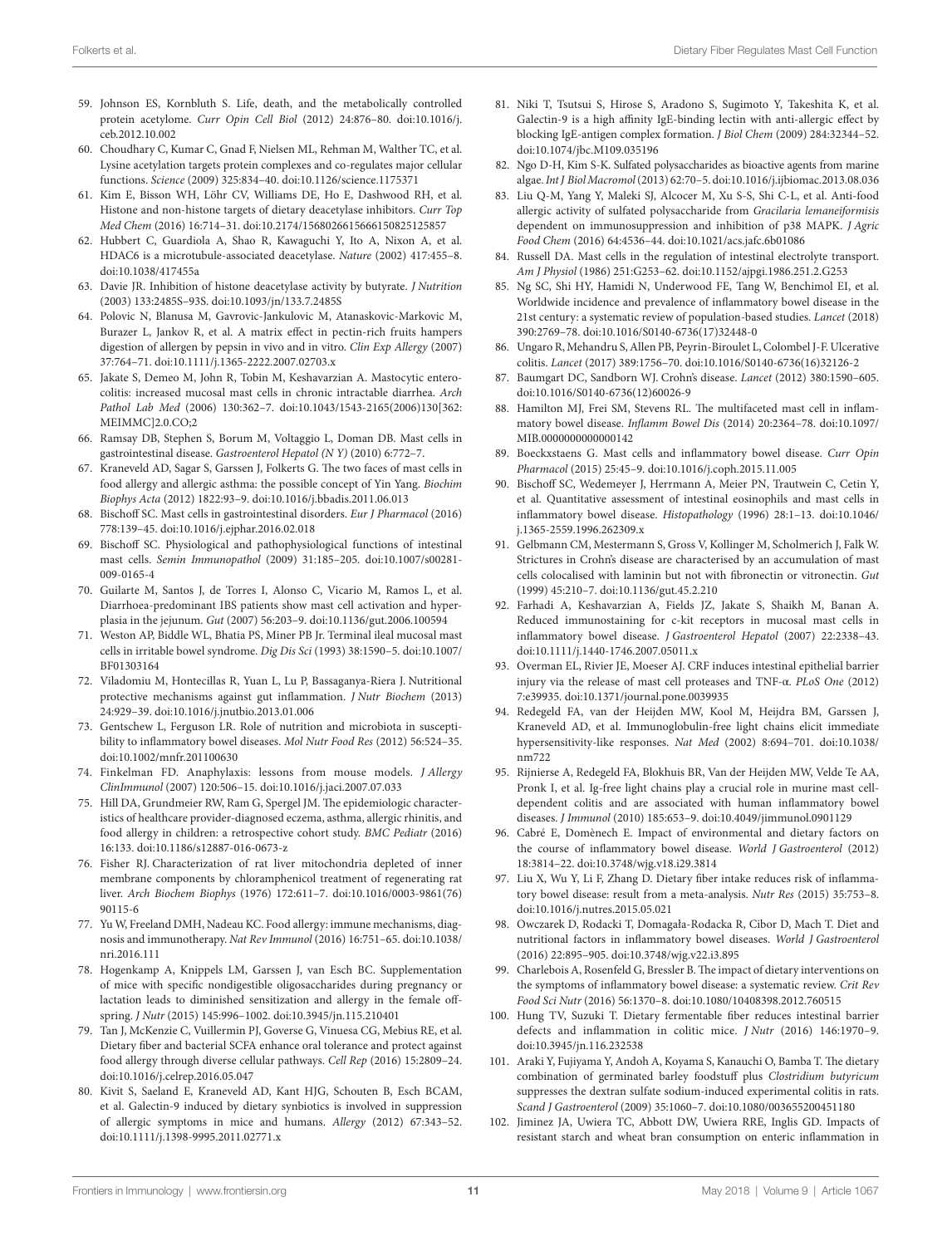<span id="page-11-0"></span>relation to colonic bacterial community structures and short-chain fatty acid concentrations in mice. *Gut Pathog* (2016) 8:576. doi:[10.1186/s13099-](https://doi.org/10.1186/s13099-
016-0149-6) [016-0149-6](https://doi.org/10.1186/s13099-
016-0149-6) 

- 103. Rodríguez-Cabezas ME, Camuesco D, Arribas B, Garrido-Mesa N, Comalada M, Bailón E, et al. The combination of fructooligosaccharides and resistant starch shows prebiotic additive effects in rats. *Clin Nutr* (2010) 29:832–9. doi:[10.1016/j.clnu.2010.05.005](https://doi.org/10.1016/j.clnu.2010.05.005)
- <span id="page-11-1"></span>104. Kanauchi O, Mitsuyama K, Homma T, Takahama K, Fujiyama Y, Andoh A, et al. Treatment of ulcerative colitis patients by long-term administration of germinated barley foodstuff: multi-center open trial. *Int J Mol Med* (2003) 12:701–4. doi:[10.3892/ijmm.12.5.701](https://doi.org/10.3892/ijmm.12.5.701)
- <span id="page-11-2"></span>105. Hanai H, Kanauchi O, Mitsuyama K, Andoh A, Takeuchi K, Takayuki I, et al. Germinated barley foodstuff prolongs remission in patients with ulcerative colitis. *Int J Mol Med* (2004) 13:643–7. doi:[10.3892/ijmm.13.5.643](https://doi.org/10.3892/ijmm.13.5.643)
- <span id="page-11-3"></span>106. Araki Y, Kanauchi O, Sugihara H, Fujiyama Y, Hattori T. Germinated barley foodstuff suppresses dextran sulfate experimental colitis in rats: the role of mast cells. *Int J Mol Med* (2007) 19:257–62. doi[:10.3892/ijmm.19.2.257](https://doi.org/10.3892/ijmm.19.2.257)
- <span id="page-11-4"></span>107. Scheppach W, Sommer H, Kirchner T, Paganelli G-M, Bartram P, Christl S, et al. Effect of butyrate enemas on the colonic mucosa in distal ulcerative colitis. *Gastroenterology* (1992) 103:51–6. doi:[10.1016/0016-5085\(92\)91094-K](https://doi.org/10.1016/0016-5085(92)91094-K)
- <span id="page-11-12"></span>108. Chung MJ, Park JK, Park YI. Anti-inflammatory effects of low-molecular weight chitosan oligosaccharides in IgE–antigen complex-stimulated RBL-2H3 cells and asthma model mice. *Int Immunopharmacol* (2012) 12:453–9. doi:[10.1016/j.intimp.2011.12.027](https://doi.org/10.1016/j.intimp.2011.12.027)
- <span id="page-11-13"></span>109. Verheijden KA, Willemsen LE, Braber S, Leusink-Muis T, Delsing DJ, Garssen J, et al. Dietary galacto-oligosaccharides prevent airway eosinophilia and hyperresponsiveness in a murine house dust mite-induced asthma model. *Respir Res* (2015) 16:673. doi[:10.1186/s12931-015-0171-0](https://doi.org/10.1186/s12931-015-0171-0)
- <span id="page-11-11"></span>110. Sagar S, Vos AP, Morgan ME, Garssen J, Georgiou NA, Boon L, et al. The combination of *Bifidobacterium breve* with non-digestible oligosaccharides suppresses airway inflammation in a murine model for chronic asthma. *Biochim Biophys Acta* (2014) 1842:573–83. doi[:10.1016/j.bbadis.](https://doi.org/10.1016/j.bbadis.
2014.01.005) [2014.01.005](https://doi.org/10.1016/j.bbadis.
2014.01.005)
- <span id="page-11-14"></span>111. Arslanoglu S, Moro GE, Schmitt J, Tandoi L, Rizzardi S, Boehm G. Early dietary intervention with a mixture of prebiotic oligosaccharides reduces the incidence of allergic manifestations and infections during the first two years of life. *J Nutr* (2008) 138:1091–5. doi[:10.1093/jn/138.6.1091](https://doi.org/10.1093/jn/138.6.1091)
- <span id="page-11-35"></span>112. Arslanoglu S, Moro GE, Boehm G, Wienz F, Stahl B, Bertino E. Early neutral prebiotic oligosaccharide supplementation reduces the incidence of some allergic manifestations in the first 5 years of life. *J Biol Regul Homeost Agents* (2012) 26:49–59. doi:[10.1088/2058-7058/26/08/11](https://doi.org/10.1088/2058-7058/26/08/11)
- <span id="page-11-15"></span>113. Grüber C, van Stuijvenberg M, Mosca F, Moro G, Chirico G, Braegger CP, et al. Reduced occurrence of early atopic dermatitis because of immunoactive prebiotics among low-atopy-risk infants. *J Allergy ClinImmunol* (2010) 126:791–7. doi[:10.1016/j.jaci.2010.07.022](https://doi.org/10.1016/j.jaci.2010.07.022)
- <span id="page-11-16"></span>114. Shibata R, Kimura M, Takahashi H, Mikami K, Aiba Y, Takeda H, et al. Clinical effects of kestose, a prebiotic oligosaccharide, on the treatment of atopic dermatitis in infants. *Clin Exp Allergy* (2009) 39:1397–403. doi:[10.1111/j.1365-2222.2009.03295.x](https://doi.org/10.1111/j.1365-2222.2009.03295.x)
- <span id="page-11-17"></span>115. van Hoffen E, Ruiter B, Faber J, M'Rabet L, Knol EF, Stahl B, et al. A specific mixture of short-chain galacto-oligosaccharides and long-chain fructooligosaccharides induces a beneficial immunoglobulin profile in infants at high risk for allergy. *Allergy* (2009) 64:484–7. doi:[10.1111/j.1398-9995.](https://doi.org/10.1111/j.1398-9995.
2008.01765.x) [2008.01765.x](https://doi.org/10.1111/j.1398-9995.
2008.01765.x)
- <span id="page-11-18"></span>116. Schouten B, van Esch BCAM, Kormelink TG, Moro GE, Arslanoglu S, Boehm G, et al. Non-digestible oligosaccharides reduce immunoglobulin free light-chain concentrations in infants at risk for allergy. *Pediatr Allergy Immunol* (2011) 22:537–42. doi[:10.1111/j.1399-3038.2010.01132.x](https://doi.org/10.1111/j.1399-3038.2010.01132.x)
- <span id="page-11-19"></span>117. Xie Q-M, Deng J-F, Deng Y-M, Shao C-S, Zhang H, Ke C-K. Effects of cryptoporus polysaccharide on rat allergic rhinitis associated with inhibiting eotaxin mRNA expression. *J Ethnopharmacol* (2006) 107:424–30. doi[:10.1016/](https://doi.org/10.1016/j.jep.2006.03.040) [j.jep.2006.03.040](https://doi.org/10.1016/j.jep.2006.03.040)
- <span id="page-11-20"></span>118. Kong Q, Dong S, Gao J, Jiang C. In vitro fermentation of sulfated polysaccharides from *E. prolifera* and *L. japonica* by human fecal microbiota. *Int J Biol Macromol* (2016) 91:867–71. doi[:10.1016/j.ijbiomac.2016.06.036](https://doi.org/10.1016/j.ijbiomac.2016.06.036)
- <span id="page-11-21"></span>119. Trompette A, Gollwitzer ES, Yadava K, Sichelstiel AK, Sprenger N, Ngom-Bru C, et al. Gut microbiota metabolism of dietary fiber influences allergic airway disease and hematopoiesis. *Nat Med* (2014) 20:159–66. doi[:10.1038/](https://doi.org/10.1038/nm.3444) [nm.3444](https://doi.org/10.1038/nm.3444)
- <span id="page-11-5"></span>120. Ganda Mall J-P, Casado-Bedmar M, Winberg ME, Brummer RJ, Schoultz I, Keita ÅV. A β-glucan-based dietary fiber reduces mast cell-induced hyperpermeability in ileum from patients with Crohn's disease and control subjects. *Inflamm Bowel Dis* (2017) 24:166–78. doi[:10.1093/ibd/izx002](https://doi.org/10.1093/ibd/izx002)
- <span id="page-11-6"></span>121. Halnes I, Baines K, Berthon B, MacDonald-Wicks L, Gibson P, Wood L. Soluble fibre meal challenge reduces airway inflammation and expression of GPR43 and GPR41 in asthma. *Nutrients* (2017) 9:57. doi:[10.3390/nu9010057](https://doi.org/10.3390/nu9010057)
- <span id="page-11-22"></span>122. Wang J, Wen L, Wang Y, Chen F. Therapeutic effect of histone deacetylase inhibitor, sodium butyrate, on allergic rhinitis in vivo. *DNA Cell Biol* (2016) 35:203–8. doi[:10.1089/dna.2015.3037](https://doi.org/10.1089/dna.2015.3037)
- <span id="page-11-7"></span>123. Castro-Rodriguez JA, Garcia-Marcos L, Alfonseda Rojas JD, Valverde-Molina J, Sanchez-Solis M. Mediterranean diet as a protective factor for wheezing in preschool children. *J Pediatr* (2008) 152:823–828.e2. doi:[10.1016/](https://doi.org/10.1016/j.jpeds.2008.01.003) [j.jpeds.2008.01.003](https://doi.org/10.1016/j.jpeds.2008.01.003)
- <span id="page-11-8"></span>124. Nagel G, Weinmayr G, Kleiner A, Garcia-Marcos L, Strachan DP; ISAAC Phase Two Study Group. Effect of diet on asthma and allergic sensitisation in the international study on allergies and asthma in childhood (ISAAC) phase two. *Thorax* (2010) 65:516–22. doi[:10.1136/thx.2009.128256](https://doi.org/10.1136/thx.2009.128256)
- <span id="page-11-9"></span>125. Berthon BS, Macdonald-Wicks LK, Gibson PG, Wood LG. Investigation of the association between dietary intake, disease severity and airway inflammation in asthma. *Respirology* (2013) 18:447–54. doi:[10.1111/resp.12015](https://doi.org/10.1111/resp.12015)
- <span id="page-11-10"></span>126. Verheijden KA. *Digesting the Role of Specific Pre- and Synbiotics in the Prevention of House Dust Mite Asthma [Thesis]*. (2015). 1–219.
- <span id="page-11-23"></span>127. Kim SY, Sim S, Park B, Kim J-H, Choi HG. High-fat and low-carbohydrate diets are associated with allergic rhinitis but not asthma or atopic dermatitis in children. *PLoS One* (2016) 11:e0150202. doi:[10.1371/journal.pone.0150202](https://doi.org/10.1371/journal.pone.
0150202)
- <span id="page-11-24"></span>128. Lin Y-P, Kao Y-C, Pan W-H, Yang Y-H, Chen Y-C, Lee YL. Associations between respiratory diseases and dietary patterns derived by factor analysis and reduced rank regression. *Ann Nutr Metab* (2016) 68:306–14. doi:[10.1159/000447367](https://doi.org/10.1159/000447367)
- <span id="page-11-25"></span>129. Miyake Y, Sasaki S, Ohya Y, Miyamoto S, Matsunaga I, Yoshida T, et al. Dietary intake of seaweed and minerals and prevalence of allergic rhinitis in Japanese pregnant females: baseline data from the Osaka Maternal and Child Health Study. *Ann Epidemiol* (2006) 16:614–21. doi:[10.1016/j.](https://doi.org/10.1016/j.annepidem.2005.11.010) [annepidem.2005.11.010](https://doi.org/10.1016/j.annepidem.2005.11.010)
- 130. de Batlle J, Garcia-Aymerich J, Barraza-Villarreal A, Antó JM, Romieu I. Mediterranean diet is associated with reduced asthma and rhinitis in Mexican children. *Allergy* (2008) 63:1310–6. doi[:10.1111/j.1398-9995.2008.](https://doi.org/10.1111/j.1398-9995.2008.
01722.x) [01722.x](https://doi.org/10.1111/j.1398-9995.2008.
01722.x)
- <span id="page-11-26"></span>131. Kusunoki T, Takeuchi J, Morimoto T, Sakuma M, Yasumi T, Nishikomori R, et al. Fruit intake reduces the onset of respiratory allergic symptoms in schoolchildren. *Pediatr Allergy Immunol* (2017) 28:793–800. doi[:10.1111/](https://doi.org/10.1111/pai.12817) [pai.12817](https://doi.org/10.1111/pai.12817)
- <span id="page-11-27"></span>132. Okayama Y, Kawakami T. Development, migration, and survival of mast cells. *Immunol Res* (2006) 34:97–116. doi:[10.1385/IR:34:2:97](https://doi.org/10.1385/IR:34:2:97)
- <span id="page-11-28"></span>133. Dahlin JS, Hallgren J. Mast cell progenitors: origin, development and migration to tissues. *Mol Immunol* (2015) 63:9–17. doi:[10.1016/j.molimm.](https://doi.org/10.1016/j.molimm.
2014.01.018) [2014.01.018](https://doi.org/10.1016/j.molimm.
2014.01.018)
- <span id="page-11-29"></span>134. Wang C, Shoji H, Sato H, Nagata S, Ohtsuka Y, Shimizu T, et al. Effects of oral administration of *Bifidobacterium breve* on fecal lactic acid and shortchain fatty acids in low birth weight infants. *J Pediatr Gastroenterol Nutr* (2007) 44:252–7. doi:[10.1097/01.mpg.0000252184.89922.5f](https://doi.org/10.1097/01.mpg.0000252184.89922.5f)
- <span id="page-11-30"></span>135. Sagar S, Demirtekin N, Lempsink L, Blokhuis BR, Redegeld FA, Bergenhenegouwen JV, et al. Inhibitory effects of beneficial bacteria on recruitment and function of bone marrow cells in a mouse model of chronic allergic asthma. *EC Pharmacol Toxicol Editorial* (2017) 3(2):26–7.
- <span id="page-11-31"></span>136. Asher MI, Montefort S, Björkstén B, Lai CK, Strachan DP, Weiland SK, et al. Worldwide time trends in the prevalence of symptoms of asthma, allergic rhinoconjunctivitis, and eczema in childhood: ISAAC phases one and three repeat multicountry cross-sectional surveys. *Lancet* (2006) 368:733–43. doi:[10.1016/S0140-6736\(06\)69283-0](https://doi.org/10.1016/S0140-6736(06)69283-0)
- <span id="page-11-32"></span>137. Kawakami T, Ando T, Kimura M, Wilson BS, Kawakami Y. Mast cells in atopic dermatitis. *Curr Opin Immunol* (2009) 21:666–78. doi:[10.1016/j.coi.](https://doi.org/10.1016/j.coi.2009.09.006) [2009.09.006](https://doi.org/10.1016/j.coi.2009.09.006)
- <span id="page-11-33"></span>138. Liu F-T, Goodarzi H, Chen H-Y. IgE, mast cells, and eosinophils in atopic dermatitis. *Clin Rev Allergy Immunol* (2011) 41:298–310. doi[:10.1007/](https://doi.org/10.1007/s12016-011-8252-4) [s12016-011-8252-4](https://doi.org/10.1007/s12016-011-8252-4)
- <span id="page-11-34"></span>139. Barnetson RSC. Childhood atopic eczema. *BMJ* (2002) 324:1376–9. doi:[10.1136/bmj.324.7350.1376](https://doi.org/10.1136/bmj.324.7350.1376)